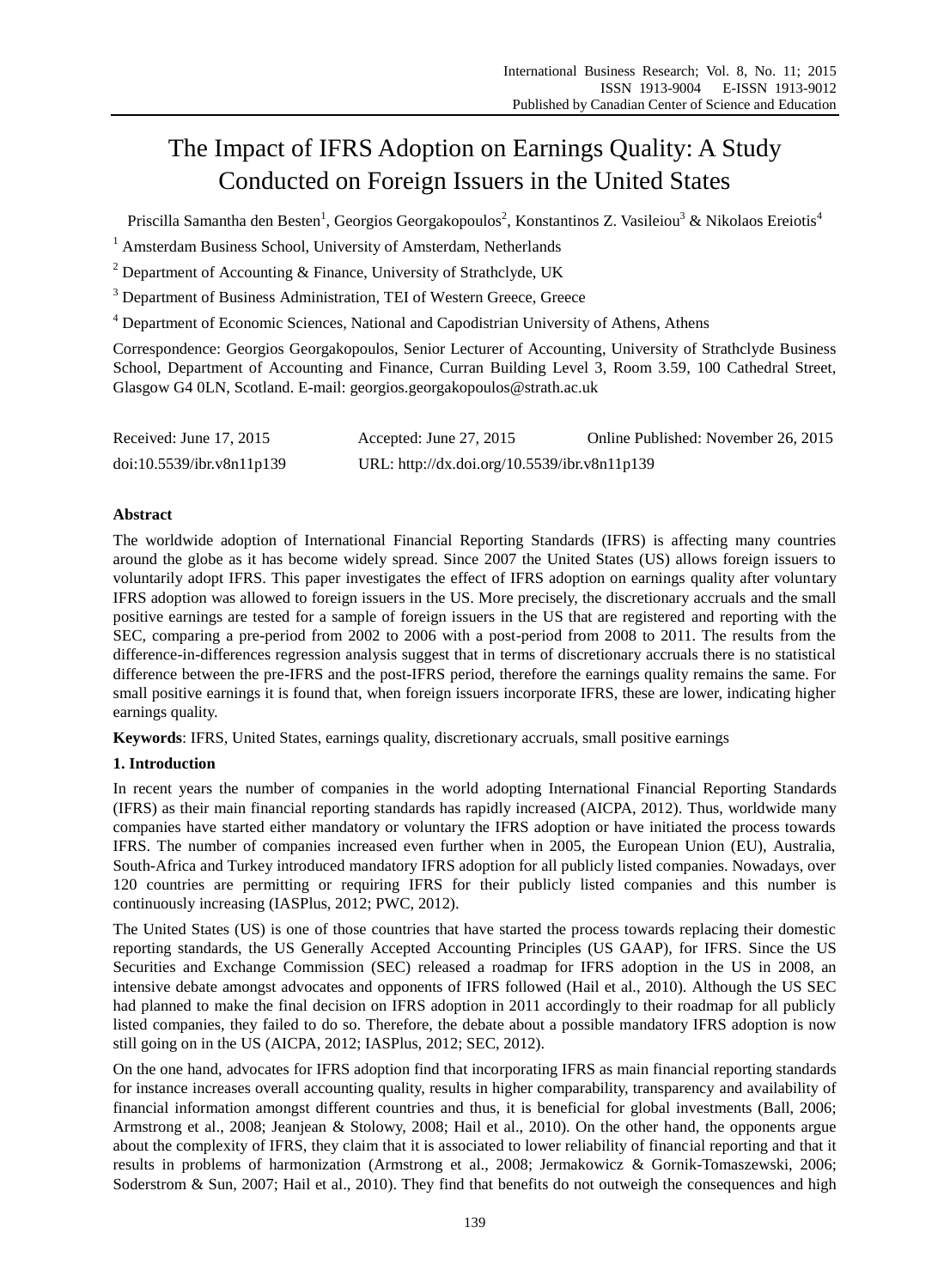transaction costs that IFRS implies. Furthermore, factors that are fairly important to consider when comparing the implementation effects of IFRS adoption amongst different countries are country specific factors, such as economic, political, regional, quality of legal enforcement and interpretation differences and as well as institutional and firm-specific characteristics (Ali & Hwang, 2000; Burgstahler et al., 2006; Jermakowicz & Gornik-Tomaszewski, 2006; Chytis et al., 2013; Chytis, 2015). These factors cause differences in the consequences of IFRS adoption, when comparing amongst different countries.

As the process towards making a decision about IFRS adoption for all publicly listed companies is continuing in the US, the SEC approved a new reconciliation rule earlier on November 15, 2007, which allowed foreign issuers in the US to file in accordance with IFRS and thus without reconciliation to US GAAP (Cascini & Rich, 2008; Yu, 2011; Sun et al., 2011; Sridharan & Soonawalla, 2011). On March 4, 2008, this new reconciliation rule (hereafter, called IFRS adoption) started to apply, whereas voluntary IFRS adoption for foreign issuers in the US was introduced (Yu, 2011).

This paper contributes to the debate of IFRS adoption in the US of whether IFRS can truly be seen as uniform high-quality reporting standards, specifically by investigating the effect on discretionary accruals, therefore earnings quality. More precisely, the association between IFRS after the new reconciliation rule became effective for foreign issuers and discretionary accruals will be tested in a pre-IFRS time period and a post-IFRS time period. The research question is: *Does IFRS adoption increase earnings quality, specifically accruals quality for foreign issuers in the US after IFRS adoption from 2007 onwards?*

In order to address this research question, earnings quality for foreign issuers in the US will be tested by using two earnings attributes, i.e. the absolute value of discretionary accruals and the small positive earnings. The research sample contains foreign issuers in the US registered and reporting with the SEC in December 31, 2011 (US SEC, 2012). Moreover, these firms file a 20-F form, whereas their companies' information is more reliable for this research, as these firms are required to meet certain disclosure requirements (Sridharan & Soonawalla, 2011). The applicable time interval period includes all data that are available for the pre-IFRS adoption period from 2002 to 2006 and the post-IFRS adoption period from 2008 to 2011. The findings emanate from the comparison between the two time intervals, and foreign issuers in the US that are users of IFRS in the post-IFRS period and the non-IFRS users in the pre-IFRS period.

The contribution of this paper is to provide evidence on IFRS that is applicable in the specific US context. Findings from prior research provide insights on the effect of IFRS adoption in the world, but differences can be observed across countries. Many arguments lack in their generalizability, when it comes to applying the consequences to different countries, due to their dependence on country specific and institutional factors (Burgstahler et al., 2006; Sun et al., 2011). Thus, prior research is unable to guarantee the same results for the US. Conducting research in a US context can be useful to the current debate on mandatory IFRS adoption for all publicly listed companies in the US and contribute to the decision-making of the US for joining the rest of the world in their implementation of a single set of high quality uniform reporting standards. By examining the association between earnings quality and IFRS adoption of foreign issuers in the US, this paper provides practical implications of IFRS in the US context. Also, due to the time interval most recent and reliable information can be obtained.

The outline of this paper is structured as follow: Next section deals with the literature review in relation to IFRS and its adoption in the US, and the consequences of IFRS adoption. The research hypotheses, methodology and data sample are then presented. This is followed by our research results. Our paper concludes with a discussion of our findings, limitations of our work and areas for future research.

## **2. Literature Review**

## *2.1 A Worldwide Uniform Reporting Language*

In recent years the convergence of domestic standards with IFRS and the mandatory as well as the voluntary adoption of IFRS has become a widely discussed topic for accounting practices that affect many countries in the world. First of all, convergence of two standards implies the elimination of differences between them in order to develop a middle ground towards high quality uniform reporting standards (Pacter, 2005). The Financial Accounting Standards Board (FASB) and the International Accounting Standards Board (IASB) have started their convergence process between US GAAP and IFRS in 2002, when they agreed on the Norwalk Agreement (Hail et al., 2010; FASB, 2012, IASB, 2012). Secondly, countries that have introduced mandatory IFRS adoption for publicly listed companies, as well as, countries that voluntarily allow the implementation of IFRS in combination with their domestic standards can be distinguished. Differences in the effects between mandatory and voluntary IFRS adoption vary as well (Christensen et al., 2007; Hail et al., 2010; Landsman et al., 2011; Yu,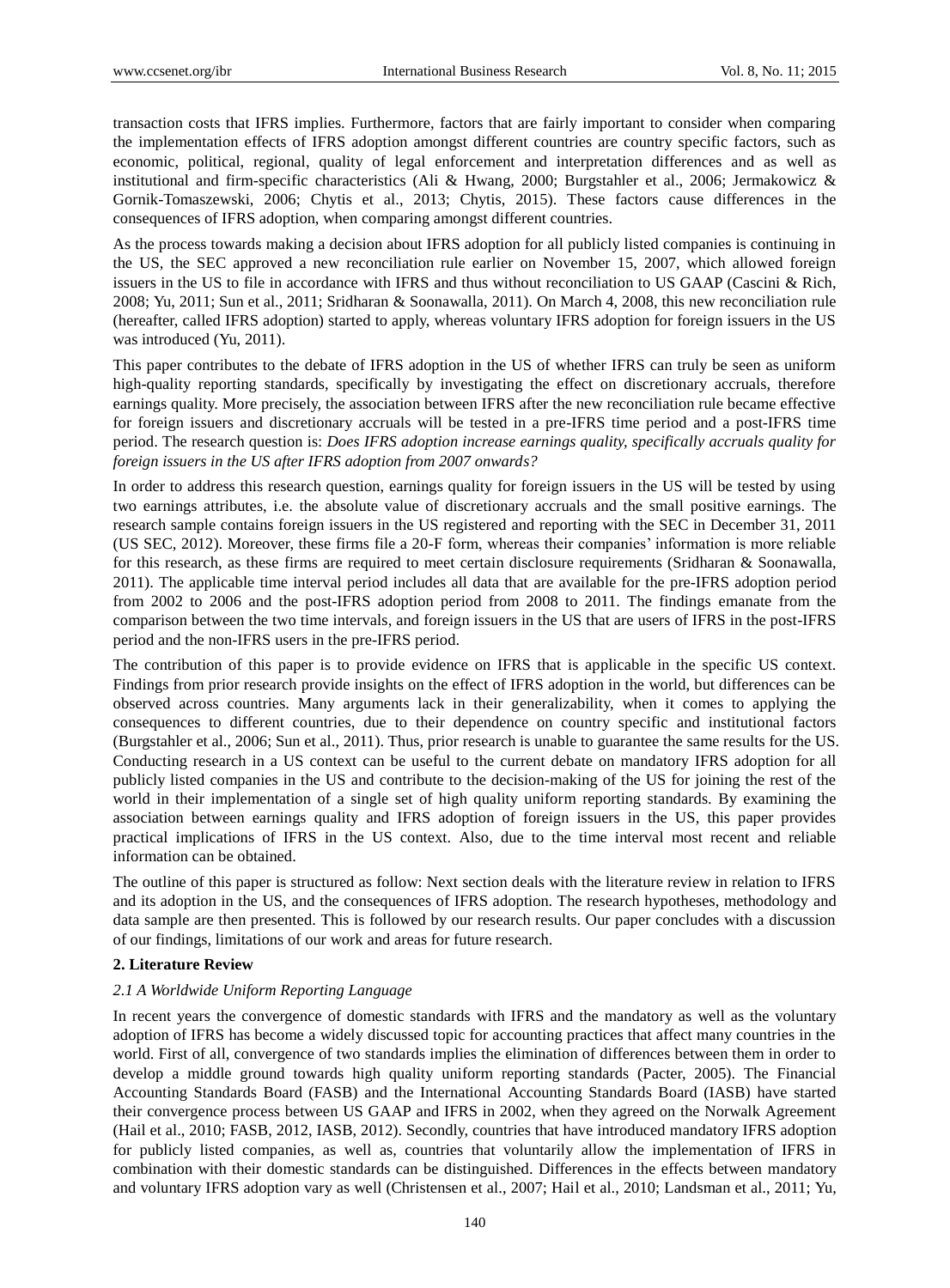### 2011).

In 2005, all member states of the EU imposed the mandatory use of IFRS for all their publicly listed companies. Moreover, Australia, South Africa, and Turkey permitted IFRS adoption for publicly listed companies since 2005. Some other major economies that have recently been affected by IFRS adoption are for instance: Argentina, Brazil, Canada, Japan, Korea, Mexico, Russia, and Saudi Arabia (IFRS, 2012). Recent IFRS adoption can also be found in Argentina, Mexico and Russia, since they began with incorporating IFRS from 2012 (PWC, 2012). Canada and Korea joined the rest of the world in IFRS adoption in 2011 and finally Japan first started to incorporate IFRS in 2010 for a number of their international companies (IFRS, 2012).

Other countries that have been affected by the worldwide process towards IFRS adoption are Saudi Arabia, China, India, Indonesia, and last but not least the US. Saudi Arabia is yet undecided about full convergence, although IFRS has already been permitted for all their banking and insurance companies (PWC, 2012). China has been affected by IFRS, as the convergence of IFRS with national standards has substantially started. India is also planning to converge with IFRS and Indonesia is, also, under an ongoing convergence process, but at a date that still needs to be confirmed (IASPlus, 2012). Finally, the US has been in an intensive debate of IFRS adoption, since they started the convergence process between US GAAP and IFRS in 2002 (Cascini & Rich, 2008; Hail et al., 2010; IASPlus, 2012). It is evident that with currently more than 120 countries in the world and over 12,000 companies implementing IFRS, the reporting standards have developed into a worldwide dominantly uniform reporting language (Hail et al., 2010; AICPA, 2012).

## *2.2 Towards IFRS Adoption in the United States: Foreign Issuers*

A lot of research has already been conducted in order to examine the pros and cons of IFRS adoption by inquiring countries that have earlier adopted IFRS for all publicly listed companies (e.g. Ball, 2006; Armstrong et al., 2008; Cascini & Rich, 2008; Jeanjean & Stolowy, 2008; Paananen & Lin, 2008; Sunder & Watts, 2010; Hail et al., 2010; Fosbre et al., 2011; Sun et al., 2011; Kang et al., 2012). The arguments emanating from prior research are used by the current debate in the US about the pros and cons of IFRS (IASPlus, 2012; SEC, 2012). However, prior research has suggested that the effect of IFRS adoption depends on country specific factors, firm characteristics and other institutional factors, therefore the intensive debate about IFRS in the US is based on evidence that does not compulsory apply in the specific US context (Ali & Hwang, 2000; Durand & Tarca, 2005; Papadaki, 2005; Burgstahler et al., 2006; Chua & Taylor, 2008).

Some important key players of this debate are the FASB, the IASB, the American Institute of Certified Public Accountants (AICPA) and the US SEC (Jermakokowicz & Tomaszweski, 2006). Since the FASB and the IASB signed the Norwalk agreement, they have been working towards uniform reporting standards (Langmead & Soroosh, 2010; FASB, 2012; IASB, 2012). The main goal was to eliminate the differences between the standards, with the main goal to eventually adopt a single set of high quality global reporting standards (Hail et al., 2010). In order to further enhance this process, the SEC proposed an official roadmap in 2008 for full IFRS adoption by all publicly listed companies in the US (Langmead & Soroosh, 2010).

The target date to decide on mandatory IFRS adoption in the US was set in 2011. Then the SEC had planned the time period 2014 to 2016 as the IFRS adoption dates for all publicly listed companies in the US, whereas first to permit large accelerated filers to adopt IFRS and then require mandatory IFRS adoption for accelerated filers, as well as, non-accelerated files (PWC, 2012). The process of mandatory IFRS adoption in the US could only be implemented if the condition to meet seven key milestones would be accomplished (Ostling, 2008; IFRS 2012).

Although the SEC indicated 2011 as the target date for deciding on IFRS adoption in the US for all publicly listed companies, the US failed to do so. It is still unclear precisely when and whether the US will go forward with IFRS adoption for all publicly listed companies.

*"United States Securities Exchange Commission Commissioner E. B. Walter has recently given a speech announcing that the "staff expects to publish its final report under the Work Plan in a matter of weeks" (SEC, 2012, May 22), after which the SEC will "consider the next steps" (SEC, 2012, May 22) on the question of the possible adoption of IFRS in the United States". (IASPlus, 2012).*

Nonetheless, before the SEC proposed the roadmap in 2008, a year earlier they already released a new reconciliation rule for IFRS adoption to a specific category of companies in the US for the first time. On November 15, 2007, the SEC started to allow the option to all foreign issuers in the US to file IFRS reports without reconciliation to US GAAP, making it almost inevitable for the US to further consider IFRS adoption for other companies (Kaya & Pillhover, 2013; Kang et al., 2012). The effectiveness date of voluntary IFRS adoption by foreign issuers in the US was on March 4, 2008 (Yu, 2011).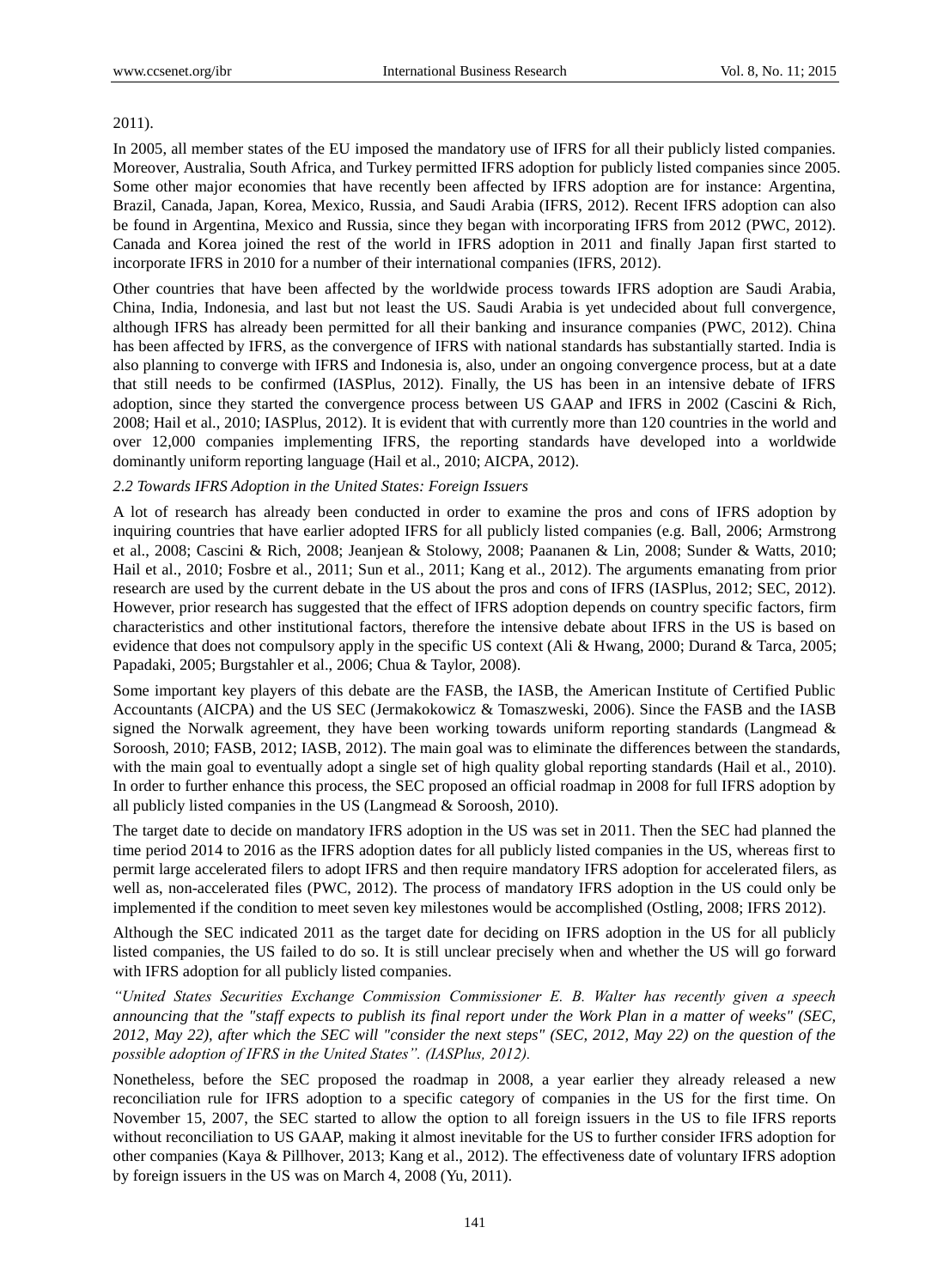A foreign issuer can be defined as *"(…) any non-US issuer, unless more than 50 percent of the issuer"s outstanding voting securities are held by US residents, and either the majority of the executive officers or directors are US residents or more than 50 percent of the issuer"s assets are located in the US or its business is administered principally in the US"* (Securities Act of 1933, 2012). It refers to large multinational corporations with their foreign subsidiaries, as well as to some US subsidiaries of foreign-owned companies. If a foreign company has the status of a foreign issuer in the US, it will have certain benefits; additionally the foreign issuer is allowed to voluntarily choose to incorporate IFRS without reconciliation to US GAAP in their 20-F filing or otherwise stay with the prior reconciliation requirement (Durand & Tarca, 2005; Sun et al., 2011; Yu, 2011; Kang et al., 2012).

The range of announcements by the SEC shows that the US certainly already has been affected by IFRS in different ways and would be a motivating factor to start the process towards IFRS adoption for more companies in the US (SEC, 2012). However, the way foreign issuers listed in the US perceive the option to voluntarily adopt IFRS might differ among them (Joos & Leung, 2013; Kaya & Pillhover, 2013).

#### *2.3 Consequences of IFRS Adoption: Foreign Issuers*

As more and more countries in the world have started to adopt IFRS as their main financial reporting language, the debate amongst advocates and opponents has consequently become more intense. Prior research has found evidence that the US has already been affected by the worldwide IFRS adoption in such a way that US firms have become less attractive to foreign investors since IFRS became a more dominant uniform reporting language than US GAAP (Defond et al., 2011). Thus, the attractiveness of a country by international investors is positively related to the use of IFRS as dominant reporting language.

According to the SEC (2012), foreign issuers possess the largest amounts of US treasurers in the world. Therefore, foreign issuers have a strong presence in the US economy (Woo, 2011). In addition, there are many companies that are rivalries of the US in terms of size, growth and technology. In order to make their decision upon whether to choose to reconcile under either IFRS or US GAAP, i.e. voluntary IFRS adoption, it is essential for foreign issuers to outweigh the pros and cons of both standards. Much of the prior research on the effects of IFRS and US GAAP, reveals that there is no consensus (Hail et al., 2010).

The advocates argue that IFRS leads, inter alia, to improving reporting quality and has positive economic consequences (Ball, 2006; Armstrong et al., 2008; Jeanjean & Stolowy, 2008; Hail et al., 2010). For instance, IFRS is associated to increased market value and market liquidity, as well as, to lower cost of capital, when the companies operate in common law countries with strong legal systems (Daske et al., 2008). Furthermore, they state that IFRS can address the high need for transparency and comparability in terms of financial statement reporting. Moreover, prior research focused on foreign issuers that use IFRS revealed that the reporting standards indeed increases comparability of the companies' financial reporting information, as it is less costly to compare companies' information across different companies' financial statements (Barth et al., 2010). Sun et al. (2011) also found that the use of IFRS by foreign issuers in the US is positively associated to high earnings quality, i.e. increases earnings persistence and small positive earnings. Yu (2011) stated that IFRS adoption by foreign issuers in the US has a positive effect on voluntary disclosures in their financial reporting, while Soderstrom and Sun (2007) claimed that transparency and efficiency increases when foreign issuers use IFRS. According to Latridis and Rouvolis (2010) IFRS improve value relevance of information, while Barth et al. (2008) found that the reporting quality increases for foreign issuers that voluntarily implement IFRS.

On the contrary, Gorden et al. (2010) found that the earnings attributes, which measured earnings quality, are fairly comparable under IFRS and US GAAP in the case of the listed foreign issuers in the US. A small difference is observed that US GAAP does lead to incremental as well as relative value relevance, while IFRS only leads to incremental value relevance. Consistent with Ali and Hwang (2000), Durand and Tarca (2005) also stated that the effect of reporting standards differs amongst foreign issuers and that it depends on country specific factors, such as the countries' legal system, investors' protection and the quality of auditing.

Furthermore, so far, there is insufficient evidence indicating that specific reporting standards would be superior to the other reporting standards (Jamal et al., 2008). Leuz (2003) and Bartov et al. (2005) found that there is no significant difference between IFRS and US GAAP earnings. Additionally, Jeanjean, and Stolowy (2008) found that IFRS adoption did not have an effect on earnings management in some countries and in specific situations earnings management even increased. There is even evidence that US GAAP provides higher quality reporting information compared to IFRS (van der Meulen et al, 2007). Opponents of IFRS adoption for the foreign issuers also argue that by using IFRS in the US, the comparability of financial statement information furthermore decreases. Investors in the US give preference to the reconciliation with US GAAP, since it makes financial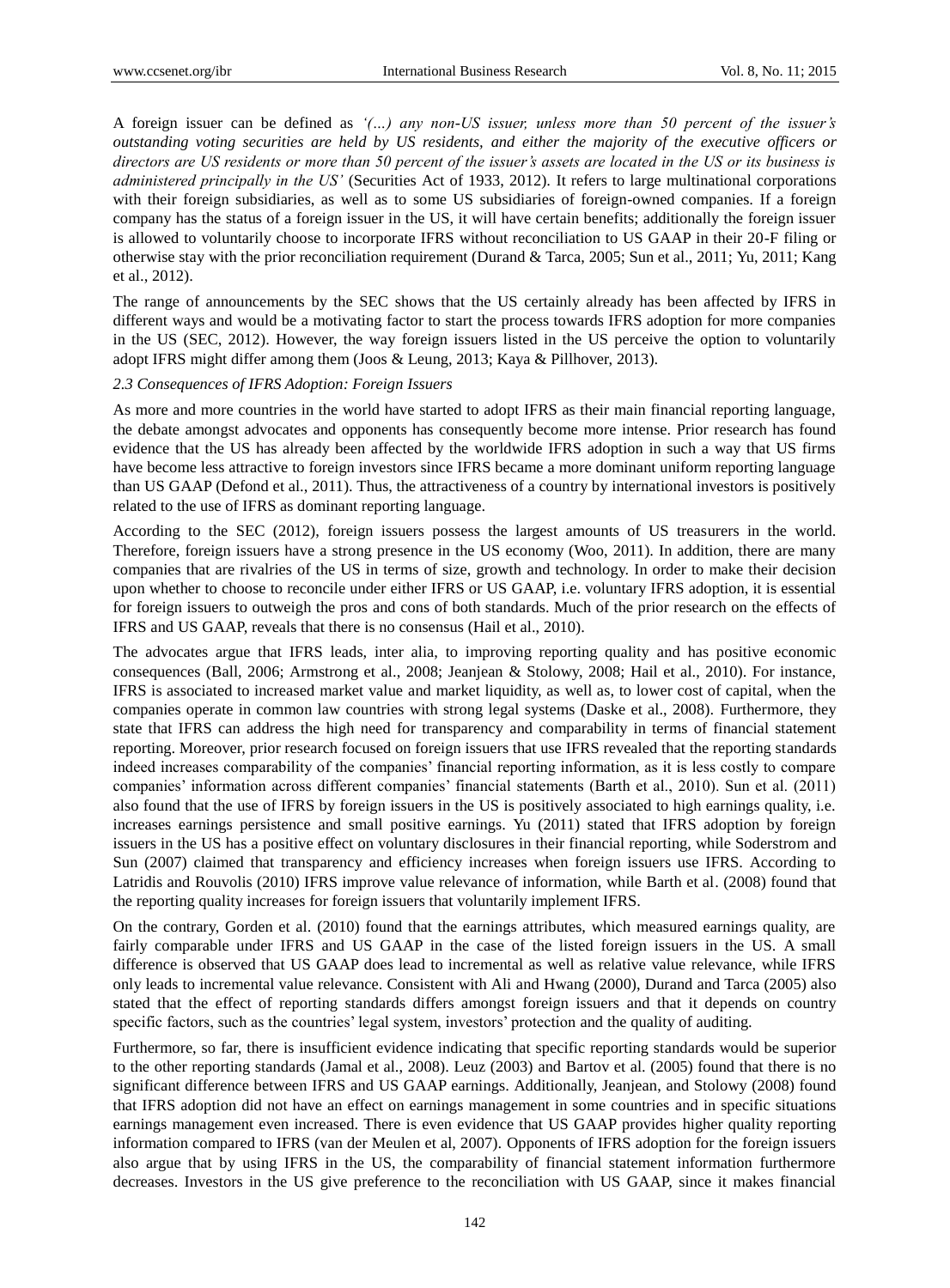reporting information more comparable (Hopkins et al., 2008). Therefore, the need of foreign issuers to voluntarily choose to incorporate IFRS decreases (Kang et al., 2012). Moreover it is argued that IFRS adoption causes problems in global accounting harmonization, increasing complexity of financial reporting, transition costs and other implementation problems, such as insufficient knowledge and a lack of political power (Larson & Street, 2004; Hail et al., 2010).

As the findings from prior research on IFRS and US GAAP vary a lot, the debate of mandatory IFRS adoption in the US for publicly listed companies continues. Since foreign issuers listed in the US are allowed to voluntarily adopt IFRS, it is feasible to investigate the effect of IFRS adoption in the US context. It is important to consider that the decision of foreign issuers to choose to reconcile with IFRS, is also based on a self selection process including firm specific characteristics (Kang et al., 2012). This paper contributes to academic literature with more recent and reliable evidence on the effects of IFRS adoption, due to the time interval applied on a sample of foreign issuers in a specific US context.

## *2.4 IFRS and Earnings Quality*

The conceptual framework of accounting defines earnings "(…) as a measure of value created by the firm'' (Kirschenheiter & Melumad, 2004). The Statement of Financial Accounting Concept (SFAC) #1 says that: "*financial reporting is primarily focusing on information about an enterprise"s performance provided by measures of earnings and its components*". Moreover, SFAC #1 measures earnings quality based on how it is useful to the decision making process of the readers of financial statements. Earnings are used to fulfill several objectives to the readers of financial statements, such as evaluating management's performance, estimating earnings power, predicting future earnings and assessing risk.

Since prior research on the effects of IFRS on earnings quality leads to contradictory conclusions and given that they depend on country specific and institutional factors, solid conclusions in a different context can not be drawn (van der Meulen et al., 2007).

## **3. Research Hypotheses**

According to prior research the level of earnings quality depends on the reporting standard choice (Kirschenheiter & Melumad, 2004). Thus, earnings quality is positively related to the decision making of financial statement readers. Furthermore, Sun et al. (2001) found a relationship between IFRS and high earnings quality. Barth et al. (2008) found also that IFRS adoption increases earnings quality, through monitoring by investors. Better comparability between firms' financial reporting information decreases the costs for evaluating the quality of financial statements between different firms. Since firms become more comparable, the incorporation of IFRS has, therefore, put pressure on managers to reduce their earnings management. Ewert and Wagenhoffer (2005) also found that tightening accounting standards reduces earnings management and leads to higher reporting quality. Moreover, Lang et al. (2003) stated that foreign issuers which are listed in the US have a lower level of earnings management and accounting quality, than foreign issuers not listed in the US. Christensen et al. (2009) concluded that voluntary IFRS adoption leads to lower earnings management. Following Sun et al. (2011) discretionary accruals is identified as a measurement of earnings management as well as small positive earnings. For foreign issuers in the US that have started to adopt IFRS after the 2007 period onwards, it is then predicted that they will experience lower discretionary accruals, therefore higher accruals quality (Dechow & Dichev, 2002; Christensen et al., 2009). Therefore, the hypotheses of this paper are:

*Hypothesis 1:* The post-IFRS adoption period is associated with higher accruals quality, thus higher earnings quality for foreign issuers in the US that have adopted IFRS, because IFRS decrease discretionary accruals.

*Hypothesis 2:* The post-IFRS adoption period is associated with smaller positive earnings, thus higher earnings quality for foreign issuers in the US that have adopted IFRS, because IFRS decrease earnings management.

#### **4. Methodology and Data Collection**

#### *4.1 Methodology*

In order to test the hypothesis, earnings quality, specifically accruals quality, will be compared between the pre-IFRS period and the post-IFRS period. According to prior research the difference-in-differences approach is applied when testing differences between two time periods, as well as, at the same time the differences between two subjects, i.e. in this research pre-IFRS period and post-IFRS period, and foreign issuers that adopt IFRS and otherwise (Beuselinck et al., 2010; Li, 2010; Sun et al., 2011; Kang et al., 2012). Since accruals quality is considered as an earnings attribute for earnings quality, it can be used to examine the change in earnings quality for foreign issuers after the change in accounting standards. The impact on the absolute value of discretionary accruals is examined by the same difference-in-differences ordinary least square (OLS) regression model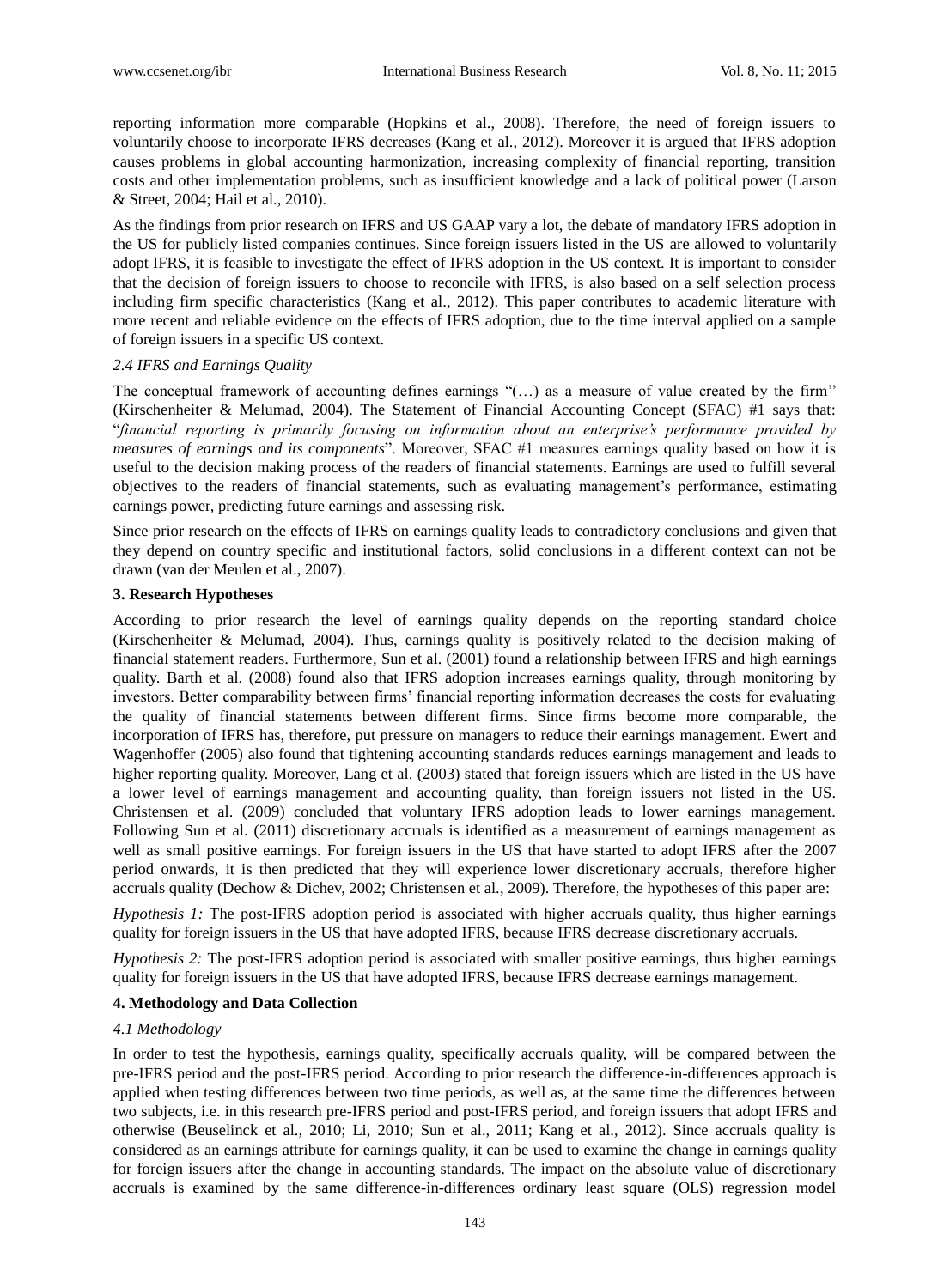employed by Sun et al. (2011):

$$
ADAC = b0 + b1IFRS + b2POST + b3 POST*IFRS + b4SIZE + b5GROWTH + b6EISSUE + b7LEV + b8DISSUE + b9TURN + b10CFO + e
$$
 (1)

Another measure for earnings management is the small positive earnings (Sun et al., 2011), thus the equivalent regression model would be:

$$
SPOS = b0 + bIIFRS + b2POST + b3 POST*IFRS + b4SIZE + b5 GROWTH + b6EISSUE + b7LEV + b8DISSUE + b9TURN + b10CFO + e
$$
\n(2)

Where the dependant variable in equation (1) is:

"ADAC = the absolute value of discretionary accruals estimated by the modified Jones (1991) model;

And the dependant variable in equation (2) is:

SPOS = the frequency of small positive earnings that measures earnings management; that is coded 1 if net income scaled by total assets is between 0 and 0.01 and 0 otherwise;

Independent variables are:

IFRS = a dummy variable coded as 1 if foreign issuers use IFRS and 0 if otherwise;

POST = a dummy variable coded as 1 for foreign issuers in the post-IFRS period using IFRS and 0 if otherwise.

 $SIZE = firm size$ , measured as the log of market value of common equity;

GROWTH = growth, measured as the annual percentage change in sales;

EISSUE = increase in equity, measured as the annual percentage change in common equity;

 $LEV =$  leverage, measured as ratio of the total liabilities to common equity;

DISSUE = increase in debt, measured as the annual percentage change in total liabilities;

TURN = turnover, measured as the ratio of sales to total assets;

CFO = cash flow from operations, measured as the cash flow from operations deflated by total assets", (Sun et al., 2011).

The absolute value of discretionary accruals is calculated using a modified Jones (1991) model, but the change in revenues is modified for a change in receivables in the full sample period (Dechow et al., 1995; van Tendeloo & Vanstaelen, 2005). Discretionary accruals can be defined as: "*the actual total reported accruals minus expected normal accruals" (Dechow et al., 1995).*

The model of equation 1 is used because it is able to consider two different time periods, as well as, the differences between the time periods in terms of IFRS adoption. The dependant variable is *ADAC* and the explanatory variables are *IFRS* and *POST*, with a dummy *IFRS* representing foreign issuers that choose to change report under IFRS. *POST* represents a dummy variable that is created in order to distinguish the available data into two different time periods, i.e. a pre-IFRS period and post-IFRS period. The post IFRS period implies voluntary IFRS adoption by foreign issuers in the US.

*b1* reflects the difference in *ADAC* between foreign issuers in the US that have changed their accounting standards into IFRS and it also refers to the differences between the different groups of foreign issuers. *b2* represents an incremental effect in ADAC for foreign issuers that have not changed their accounting standards into IFRS from the pre-IFRS period to the post-IFRS period and it controls for unrelated changes in ADAC, due to other than changing of accounting standards into IFRS (Sun et al., 2011). The incremental change in ADAC for foreign issuers that are users of IFRS in the post and pre-period and those of foreign issuers that are non-users of IFRS in the post and pre-period is captured by *b3.* Therefore, if the coefficient of *b3* is negative, it can be concluded that IFRS is associated to a decrease in accrual-based earnings management, which entails improved earnings quality (Barth et al., 2008; Jeanjean & Stolowy, 2008). The coefficients *b4* to *b10* refer to the impact of the other independent variables of the model on earnings quality.

## *4.2 Sample of the Study*

In 2007, the US SEC issued a new reconciliation rule which allowed foreign issuers in the US to voluntarily adopt IFRS. International companies located in the US, such as large multinational corporations and some US subsidiaries of foreign-owned companies chose to report under IFRS (AICPA, 2012). The rule became effective in the beginning of 2008. The sample of this study consists of foreign issuers registered with the US Securities and Exchange Commission. The necessary data are available in Compustat.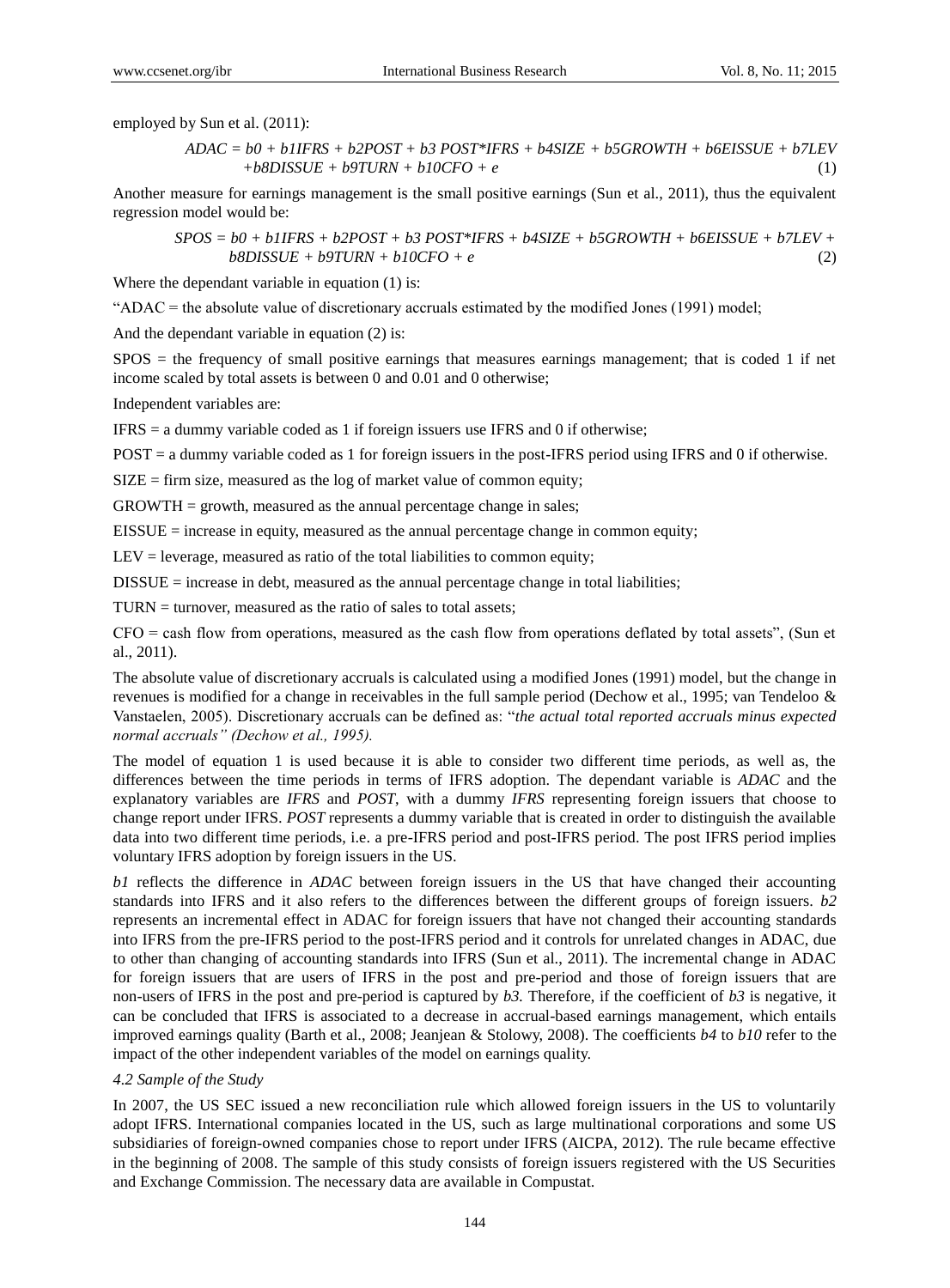The reason for including these foreign issuers to the sample selection is that they are required by the SEC to file a form 20-F, therefore they have to meet enhancements of reporting and provide better reliable information and disclosure (Amir et al., 1993; SEC, 2012). Moreover, Glaum & Street (2003) state that in a non-SEC environment, disclosures would result in a lower reporting quality, thus, foreign issuers registered with the SEC would be a better sample for our inquiry.

As for December 31, 2011, a total of 965 foreign companies were registered and reporting with the US SEC. A list of these foreign issuers is published by the SEC and can be collected from the SEC website. The foreign issuers' company names were entered in Compustat in order to obtain the matching company incorporation codes. A number of foreign issuers that were unable to be identified in Compustat were excluded from the full sample selection. The data of the remainder foreign issuers were obtained from the North-America Compustat database and the sample selection consists of foreign issuers in the US categorized from 44 different countries (Appendix).

The different interval time periods are the pre-IFRS and post-IFRS adoption period applying to foreign issuers in the US, i.e. 2002 to 2006 for the pre-IFRS period and 2008 to 2011 for the post-IFRS period. A total of 3049 firm-observations can be obtained for the period 2002 to 2006 and 2008 to 2011, which are the foreign issuers that file a form 20-F with the SEC in 2011. In the pre-IFRS period the total firm-observations are 1311 and in the post-IFRS period 1738. As mentioned above, firms not identified in Compustat were excluded from sample selection. Table 1 presents the sample selection.

| Panel A: Firm-observations of sample selection by period |                |                   |       |                  |  |  |  |  |
|----------------------------------------------------------|----------------|-------------------|-------|------------------|--|--|--|--|
| Percent $(\% )$<br>Time period<br>Frequency              |                |                   |       |                  |  |  |  |  |
| Pre-IFRS period                                          | <b>IFRS</b>    |                   |       | 2.39             |  |  |  |  |
|                                                          | Otherwise      | 2.976             |       | 97.61            |  |  |  |  |
|                                                          | Total          | 3.049             |       | 100.00           |  |  |  |  |
| Post -IFRS period                                        | <b>IFRS</b>    | 409               |       | 13.41            |  |  |  |  |
|                                                          | Otherwise      | 2.640             |       | 86.59            |  |  |  |  |
|                                                          | Total          | 3.049             |       | 100.00           |  |  |  |  |
| Panel B: Firm-observations of sample selection by year   |                |                   |       |                  |  |  |  |  |
| Year                                                     | IFRS adoption  | Non-IFRS adoption | Total | Percent (%) IFRS |  |  |  |  |
| Pre-IFRS period                                          |                |                   |       |                  |  |  |  |  |
| 2003                                                     | $\overline{0}$ | 294               | 294   | 0.00             |  |  |  |  |
| 2004                                                     | 6              | 318               | 324   | 1.89             |  |  |  |  |
| 2005                                                     | 32             | 331               | 363   | 9.67             |  |  |  |  |
| 2006                                                     | 35             | 295               | 330   | 11.86            |  |  |  |  |
| Post-IFRS period                                         |                |                   |       |                  |  |  |  |  |
| 2008                                                     | 61             | 362               | 423   | 14.42            |  |  |  |  |
| 2009                                                     | 85             | 389               | 474   | 17.93            |  |  |  |  |
| 2010                                                     | 106            | 363               | 469   | 23.20            |  |  |  |  |
| 2011                                                     | 157            | 215               | 372   | 41.82            |  |  |  |  |
| Total                                                    | 482            | 2.567             | 3049  | 15.81            |  |  |  |  |

Table 1. Foreign issuers in the US included in the sample selection

Panel A shows a total of 409 firms-observations used IFRS in the post-IFRS period, while 2640 firms used other accounting standards. However, 73 firms also used IFRS in the pre-IFRS period, due to the mandatory IFRS adoption for all publicly listed companies in countries such as Australia, South Africa and all European Member countries since 2005 (IFRS, 2012; IASPlus, 2012). Panel B presents the frequency of firm-observations for foreign per year from 2003 to 2011. Foreign issuers that are identified as IFRS users in the pre-IFRS period can be classified as mandatory adopters, since they are meeting their home countries' specific reporting requirements in the pre-IFRS period (Hail et al., 2010). The sample selection divided by the country of origin of the foreign issuers, the country's legal system, as well as by the IFRS and non-IFRS adoption, in the pre-period and post-period is presented in the Appendix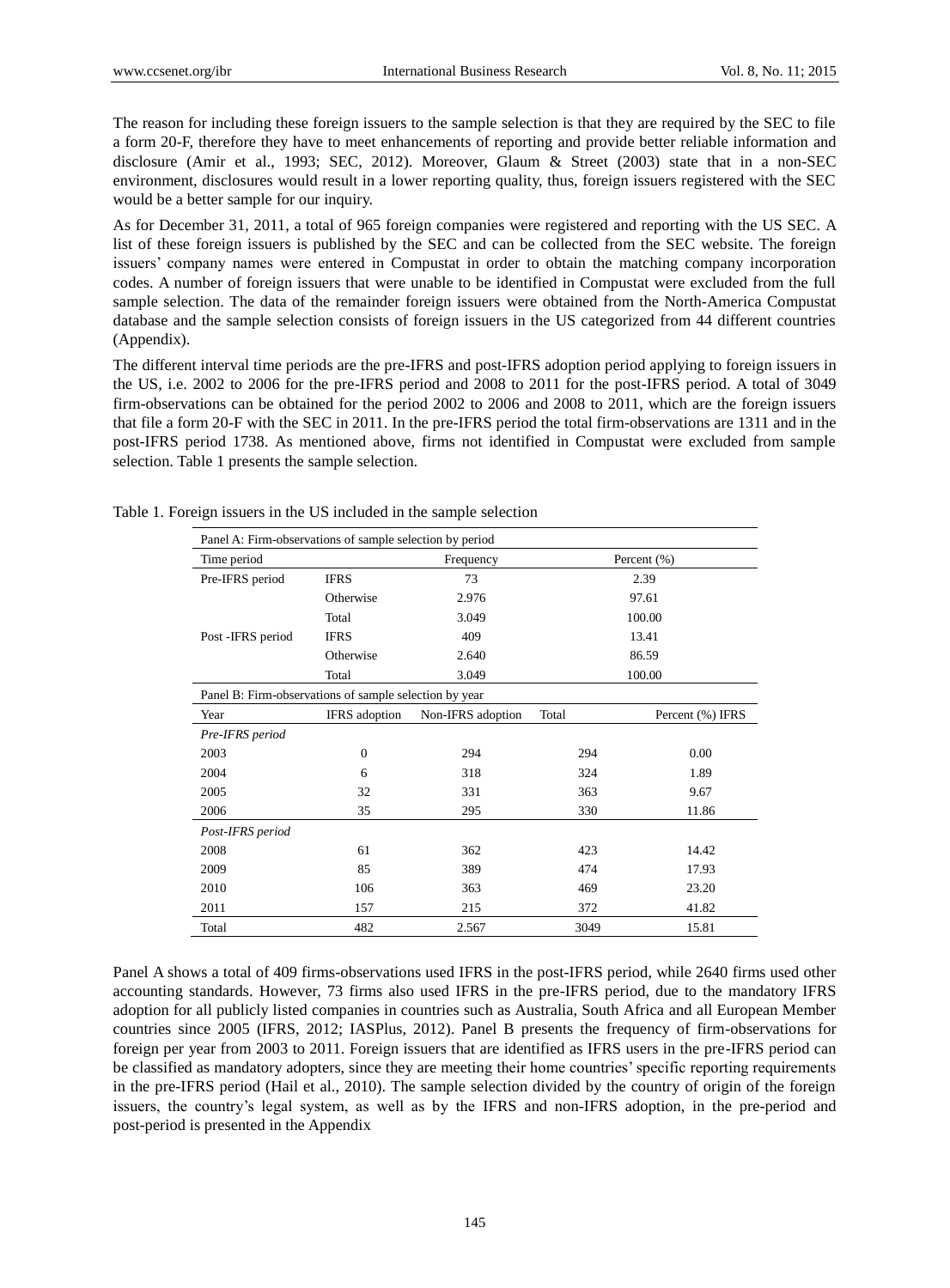#### **5. Research Results**

#### *5.1 Descriptive Statistics*

Table 2 shows the descriptive statistics of the model variables and their statistical differences between IFRS and non-IFRS users and between pre-IFRS and post-IFRS period. Panel A presents the descriptive statistics and the statistical differences of the model variables between IFRS and non-IFRS users. It is found that foreign issuers using IFRS are significantly larger companies than non-IFRS users. Moreover, IFRS users are found to have a higher turnover, higher cash flows from operations and a lower total debt level, although their leverage is higher compared to non-IFRS users. However, IFRS users have a lower growth rate and lower equity than non-IFRS users. Moreover, the non-IFRS users present higher absolute value of discretionary accruals than IFRS users. Therefore, it can be concluded that IFRS adoption does not lead to greater discretionary accruals. Furthermore, small positive earnings are statistically insignificant lower for IFRS users than for non-IFRS users.

Table 2. Descriptive statistics of the model variables and statistical differences between IFRS and non-IFRS users and between pre-IFRS and post-IFRS period

| Panel A: Descriptive statistics of discretionary accruals, IFRS users versus non-IFRS users (IFRS) |        |                 |        |                  |                                                                                                 |                          |  |  |  |  |
|----------------------------------------------------------------------------------------------------|--------|-----------------|--------|------------------|-------------------------------------------------------------------------------------------------|--------------------------|--|--|--|--|
| IFRS foreign issuers<br>Non-IFRS foreign issuers<br>Wilcoxon signed rank sum                       |        |                 |        |                  |                                                                                                 |                          |  |  |  |  |
| Variable                                                                                           | Mean   | Median          | Mean   | Median           | t-statistic                                                                                     | p-value                  |  |  |  |  |
| <b>ADAC</b>                                                                                        | 0.0705 | 0.0372          | 0.0846 | 0.0507           | 3.4100                                                                                          | 0.0006                   |  |  |  |  |
| <b>SPOS</b>                                                                                        | 0.0270 | 0.0000          | 0.0339 | 0.0000           | 0.7830                                                                                          | 0.4338                   |  |  |  |  |
| <b>POST</b>                                                                                        | 0.8485 | 1.0000          | 0.0000 | 0.0000           | $-50.1480$                                                                                      | 0.0000                   |  |  |  |  |
| <b>SIZE</b>                                                                                        | 7.0190 | 7.3480          | 5.3520 | 5.3117           | $-12.0040$                                                                                      | 0.0000                   |  |  |  |  |
| <b>GROWTH</b>                                                                                      | 0.2187 | 0.1203          | 0.2461 | 0.1413           | 0.9320                                                                                          | 0.3514                   |  |  |  |  |
| <b>EISSUE</b>                                                                                      | 0.1990 | 0.0712          | 0.3104 | 0.0978           | 1.5910                                                                                          | 0.1116                   |  |  |  |  |
| <b>LEV</b>                                                                                         | 0.9175 | 0.8663          | 0.7852 | 0.5491           | $-4.1160$                                                                                       | 0.0000                   |  |  |  |  |
| <b>DISSUE</b>                                                                                      | 0.2651 | 0.0897          | 0.4668 | 0.0984           | 1.7680                                                                                          | 0.0770                   |  |  |  |  |
| <b>TURN</b>                                                                                        | 0.6079 | 0.5651          | 0.5362 | 0.4799           | $-4.8680$                                                                                       | 0.0000                   |  |  |  |  |
| <b>CFO</b>                                                                                         | 0.0601 | 0.1065          | 0.0182 | 0.0701           | $-6.8790$                                                                                       | 0.0000                   |  |  |  |  |
|                                                                                                    |        |                 |        |                  | Panel B: Descriptive statistics of discretionary accruals, 2002 to 2006 and 2008 to 2011 (POST) |                          |  |  |  |  |
|                                                                                                    |        | Pre-IFRS period |        | Post-IFRS period |                                                                                                 | Wilcoxon signed rank sum |  |  |  |  |
| Variable                                                                                           | Mean   | Median          | Mean   | Median           | t-statistic                                                                                     | p-value                  |  |  |  |  |
| <b>ADAC</b>                                                                                        | 0.0844 | 0.0504          | 0.0691 | 0.0377           | 0.7290                                                                                          | 0.0020                   |  |  |  |  |
| <b>SPOS</b>                                                                                        | 0.0293 | 0.0000          | 0.0333 | 0.0000           | 0.4220                                                                                          | 0.6731                   |  |  |  |  |
| <b>IFRS</b>                                                                                        | 0.0277 | 0.0000          | 1.0000 | 1.0000           | $-14.8020$                                                                                      | 0.0000                   |  |  |  |  |
| <b>SIZE</b>                                                                                        | 5.4789 | 5.3790          | 5.6973 | 5.6165           | $-2.1250$                                                                                       | 0.0336                   |  |  |  |  |
| <b>GROWTH</b>                                                                                      | 0.2439 | 0.1410          | 0.3042 | 0.1687           | $-6.4760$                                                                                       | 0.0000                   |  |  |  |  |
| <b>EISSUE</b>                                                                                      | 0.2234 | 0.0684          | 0.3470 | 0.1145           | $-3.5250$                                                                                       | 0.0004                   |  |  |  |  |
| <b>LEV</b>                                                                                         | 0.9184 | 0.5748          | 0.7089 | 0.6027           | $-1.3340$                                                                                       | 0.1821                   |  |  |  |  |
| <b>DISSUE</b>                                                                                      | 0.3751 | 0.0853          | 0.4745 | 0.1022           | $-3.7190$                                                                                       | 0.0002                   |  |  |  |  |
| <b>TURN</b>                                                                                        | 0.5486 | 0.4978          | 0.5464 | 0.4965           | $-0.8210$                                                                                       | 0.4115                   |  |  |  |  |
| <b>CFO</b>                                                                                         | 0.0196 | 0.0710          | 0.0585 | 0.1047           | $-3.7190$                                                                                       | 0.0002                   |  |  |  |  |

Panel B shows the differences between the pre-IFRS period and the post-IFRS period for foreign issuers. The size, the growth, the debt level and the equity of the companies are greater in the post-IFRS time period than in the pre-IFRS, The same applies to the turnover, but it is statistically insignificant. The leverage is lower in the post-IFRS period compared to the pre-IFRS period. In the post-IFRS period the absolute value of discretionary accruals is lower compared to the pre-IFRS period, which is consistent with the findings from panel A. Small positive earnings are found to be statistically insignificant higher in the post-IFRS adoption period.

### *5.2 Correlation Analysis Results*

Table 3 presents the Pearson correlation analysis of all the variables of the regression model for discretionary accruals. The absolute value of the discretionary accruals is correlated with all the independent variables of the model, except than leverage and turnover. A significant negative, but low, correlation is found between the absolute value of discretionary accruals and foreign issuers that are IFRS users, indicating they have a higher accruals quality (Sun et al., 2011). There is also a significant negative, but low, correlation between IFRS period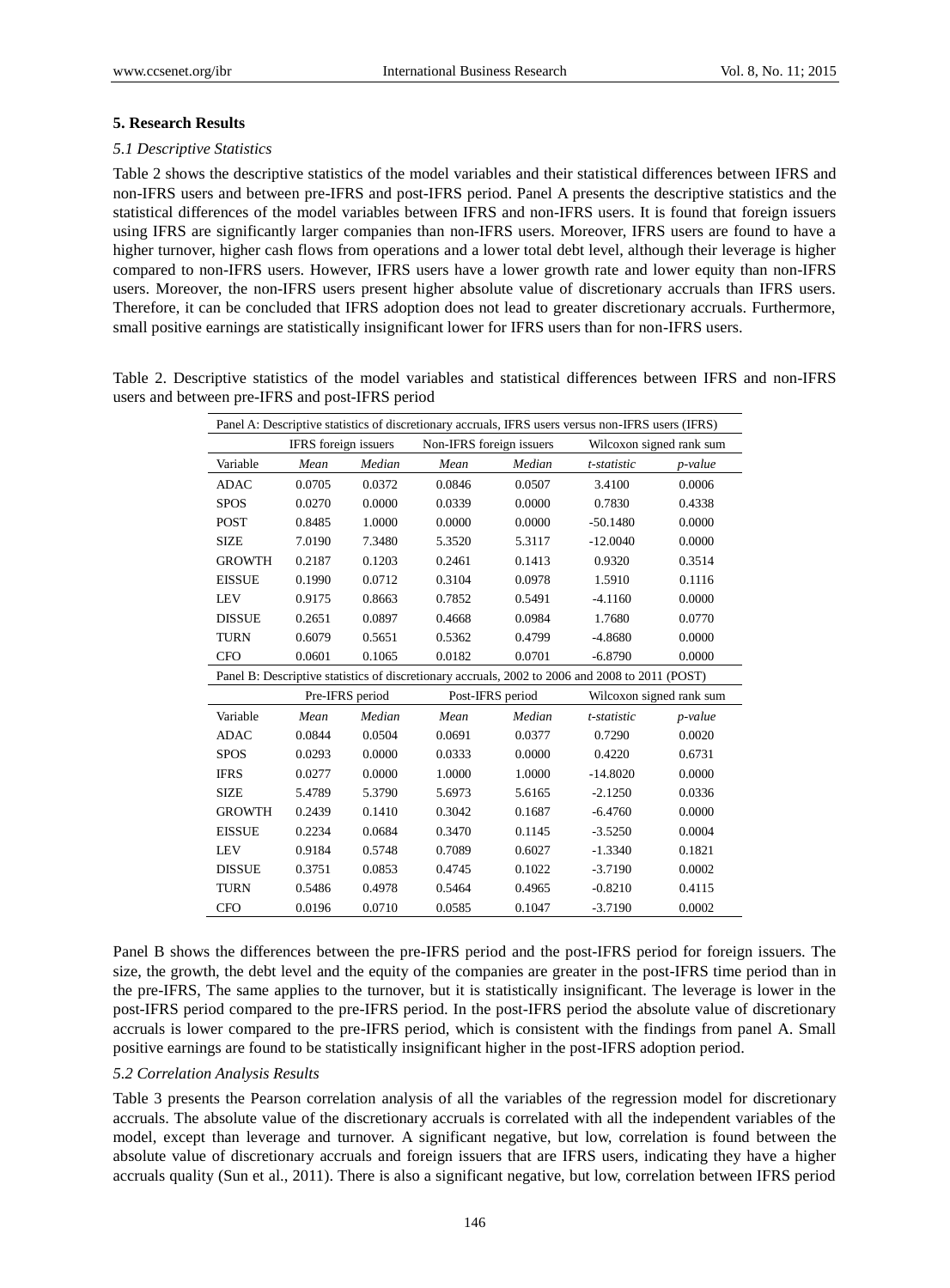and discretionary accruals, thus absolute value of discretionary accruals is associated with higher accruals quality (Jones, 1991; Dechow, 1995; Dechow & Dichev, 2002).

Discretionary accruals are highly and significantly negatively correlated with firm size and cash flow from operations, so firms that adopt IFRS are usually larger of size. This could also be due to the fact that foreign issuers listed with the SEC and preparing a F-form are usually larger of size (Durand & Tarca, 2005). High positive correlations are found with firm growth, equity and debt, indicating that rapidly growing firms, with higher equity and debt usually have lower accruals quality. IFRS use is positively correlated with firm size, turnover and cash flows from operations, while it is negatively correlated with debt level.

| Variable      | ADAC      | <b>IFRS</b> | <b>POST</b> | <b>IFRS*POST</b> | <b>SIZE</b> | <b>GROWTH</b> | <b>EISSUE</b> | LEV       | <b>DISSUE</b> | <b>TURN</b> |
|---------------|-----------|-------------|-------------|------------------|-------------|---------------|---------------|-----------|---------------|-------------|
| <b>IFRS</b>   | $-0.0482$ |             |             |                  |             |               |               |           |               |             |
|               | (0.0078)  |             |             |                  |             |               |               |           |               |             |
| <b>POST</b>   | $-0.0492$ | 0.9083      |             |                  |             |               |               |           |               |             |
|               | (0.0066)  | (0.0000)    |             |                  |             |               |               |           |               |             |
| IFRS*POST     | $-0.0492$ | 0.9083      | 0.3632      |                  |             |               |               |           |               |             |
|               | (0.0066)  | (0.0000)    | (0.0000)    |                  |             |               |               |           |               |             |
| <b>SIZE</b>   | $-0.3272$ | 0.2442      | 0.0452      | 0.2051           |             |               |               |           |               |             |
|               | (0.0000)  | (0.0000)    | (0.0198)    | (0.0000)         |             |               |               |           |               |             |
| <b>GROWTH</b> | 0.1515    | $-0.0179$   | 0.1142      | $-0.0116$        | $-0.0593$   |               |               |           |               |             |
|               | (0.0000)  | (0.4291)    | (0.0000)    | (0.6067)         | (0.0141)    |               |               |           |               |             |
| <b>EISSUE</b> | 0.1076    | $-0.0207$   | 0.0297      | $-0.0064$        | 0.0153      | 0.1154        |               |           |               |             |
|               | (0.0000)  | (0.3445)    | (0.1753)    | (0.7691)         | (0.5092)    | (0.0000)      |               |           |               |             |
| <b>LEV</b>    | $-0.0200$ | 0.0088      | $-0.0192$   | $-0.0019$        | $-0.0360$   | 0.0005        | $-0.0288$     |           |               |             |
|               | (0.2736)  | (0.6294)    | (0.2925)    | (0.9170)         | (0.0637)    | (0.9838)      | (0.1888)      |           |               |             |
| <b>DISSUE</b> | 0.1526    | $-0.0497$   | 0.0313      | $-0.0557$        | $-0.0591$   | 0.3303        | 0.1188        | $-0.0191$ |               |             |
|               | (0.0000)  | (0.0225)    | (0.1501)    | (0.0105)         | (0.0108)    | (0.0000)      | (0.0000)      | (0.3832)  |               |             |
| <b>TURN</b>   | $-0.0031$ | 0.0627      | 0.0026      | 0.0506           | 0.0928      | 0.0104        | 0.0249        | 0.0329    | $-0.1453$     |             |
|               | (0.8643)  | (0.0005)    | (0.8848)    | (0.0052)         | (0.0000)    | (0.6451)      | (0.2565)      | (0.0714)  | (0.0000)      |             |
| <b>CFO</b>    | $-0.2421$ | 0.0560      | 0.0334      | 0.0484           | 0.4861      | 0.0524        | 0.0286        | 0.0415    | $-0.0092$     | 0.2122      |
|               | (0.0000)  | (0.0020)    | (0.0654)    | (0.0075)         | (0.0000)    | (0.0206)      | (0.1915)      | (0.0231)  | (0.6726)      | (0.0000)    |

Table 3. Pearson correlation matrix for discretionary accruals and independent variables

#### *5.3 Regression Analysis Results*

Table 4 presents the results of the regression model for the discretionary accruals model. According to panel A. foreign issuers that are non-IFRS adopters exhibit higher discretionary accruals, meaning that their accruals quality is lower when using standards other than IFRS. The coefficient of the POST variable is insignificant, implying that there no significant change from the pre-IFRS to post-IFRS period, in terms of discretionary accruals absolute value.

Table 4. Multivariate regression analysis for absolute discretionary accruals

| Panel A: Difference-in-differences regression (Number of observations=1705)                     |                |              |           |         |       |  |  |  |
|-------------------------------------------------------------------------------------------------|----------------|--------------|-----------|---------|-------|--|--|--|
| $ADAC = b0 + bIIFRS + b2POST + b3POST*IFRS + b4SIZE + b5GROWTH + b6EISSUE + b7LEV + b8DISSUE +$ |                |              |           |         |       |  |  |  |
| $b9TURN + b10CFO + e$                                                                           |                |              |           |         |       |  |  |  |
| Variable<br>Coefficient<br>Std. Error<br>P-value<br>T-statistic                                 |                |              |           |         |       |  |  |  |
| Intercept                                                                                       | b <sub>0</sub> | 0.1155954    | 0.0077066 | 15.00   | 0.000 |  |  |  |
| <b>IFRS</b>                                                                                     | b1             | 0.0275352    | 0.0115988 | 2.37    | 0.018 |  |  |  |
| <b>POST</b>                                                                                     | b2             | 0.0045912    | 0.004543  | 1.01    | 0.312 |  |  |  |
| POST*IFRS                                                                                       | b3             | $-0.0168027$ | 0.0129877 | $-1.29$ | 0.196 |  |  |  |
| <b>SIZE</b>                                                                                     | h4             | $-0.0100459$ | 0.001062  | -9.46   | 0.000 |  |  |  |
| <b>GROWTH</b>                                                                                   | b <sub>5</sub> | 0.019634     | 0.0036701 | 5.35    | 0.000 |  |  |  |
| <b>EISSUE</b>                                                                                   | b6             | 0.0044945    | 0.0011247 | 4.00    | 0.000 |  |  |  |
| <b>LEV</b>                                                                                      | h7             | $-0.000974$  | 0.0005185 | $-1.88$ | 0.060 |  |  |  |
| <b>DISSUE</b>                                                                                   | b8             | 0.0083825    | 0.0017927 | 4.68    | 0.000 |  |  |  |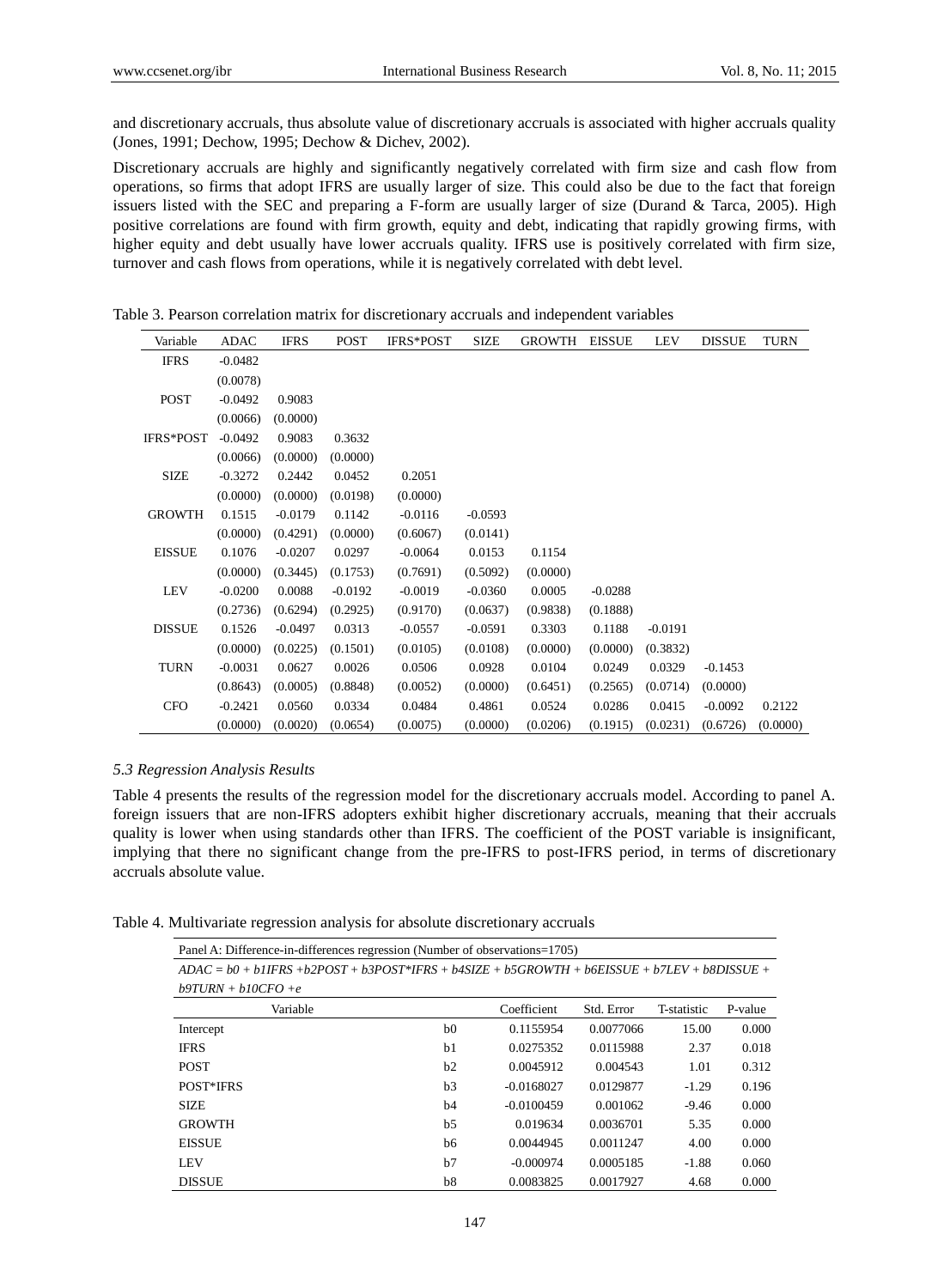| <b>TURN</b>                                                        | h <sup>9</sup> | 0.0163874                     | 0.0055922  | 2.93        | 0.003       |
|--------------------------------------------------------------------|----------------|-------------------------------|------------|-------------|-------------|
| <b>CFO</b>                                                         | b10            | $-0.0673975$                  | 0.0141959  | $-4.75$     | 0.000       |
| N                                                                  | 1705.00        |                               |            |             |             |
| F                                                                  | 31.90          |                               |            |             |             |
| Prob > F                                                           | 0.0000         |                               |            |             |             |
| Adj. $R^2$                                                         | 15.35 %        |                               |            |             |             |
| Panel B: Separate group coefficients (Number of observations=1705) |                |                               |            |             |             |
| Variable                                                           |                | Coefficient                   | Std. Error | T-statistic | P-value     |
| Foreign issuers and IFRS, Pre-IFRS period                          | b <sub>0</sub> | 0.0890933                     | 0.0030203  | 29.50       | 0.950       |
| Foreign issuers and IFRS, Post-IFRS period                         | b2             | $-0.0086854$                  | 0.0041976  | $-2.07$     | 0.039       |
| Foreign issuers non-IFRS, Pre-IFRS period                          | b1             | $-0.0104356$                  | 0.0127995  | $-0.82$     | 0.415       |
| Foreign issuers non-IFRS, Post-IFRS period                         | $b1+b2+b3$     | $-0.0008863$                  | 0.0141399  | $-0.06$     | 0.000       |
| Panel C: Coefficient differences between groups                    |                | (Number of observations=1705) |            |             |             |
|                                                                    |                |                               | Difference | T-statistic | F-statistic |
| IFRS Foreign issuers: Pre-IFRS period vs Post-IFRS period          |                |                               | 0.0416694  | 2.6477      | 1.6272      |
| Post-IFRS period: IFRS firms vs non-IFRS firms                     |                |                               | 0.4274733  | 37.1280     | 6.09328     |

The coefficient of IFRS\*POST represents the difference-in-differences; therefore it accounts for the differences between IFRS foreign issuers from a pre-IFRS adoption period into post-IFRS adoption period and of non-IFRS issuers from pre-IFRS adoption period into post-IFRS adoption period. The coefficient of *IFRS\*POST* accounts for the foreign issuers that use IFRS. The coefficient value indicates that there is a negative association between the post-IFRS period and discretionary accruals; however, the coefficient is not statistically significant. According to the results of the regression model, the discretionary accruals value does not statistically change for both IFRS and non-IFRS foreign issuers from the pre-IFRS period to the post-IFRS period. Therefore, in terms of the absolute value of discretionary accruals, voluntary IFRS adoption by the US foreign issuers in the post-IFRS period does not have an effect on accruals quality. Consequently, Hypothesis 1 is rejected, as IFRS adoption by foreign issuers in the US does not increase accruals quality in the period after voluntary IFRS adoption was allowed in the US.

Panel B exhibits the separate subgroup coefficients. Again, a fairly small decrease in discretionary accruals can be observed for IFRS users in the post-IFRS period, but the evidence is not sufficient. Panel C compares the differences between two groups of IFRS foreign issuers and non-IFRS foreign issuers.

Table 5 presents the results of the multivariate regression analysis for small positive earnings. It is found that overall foreign firms that adopt IFRS have smaller positive earnings, but statistically insignificant. The smaller the positive earnings means the less earnings management, consequently higher earnings quality (Sun et al., 2011). So, IFRS users experience smaller positive earnings, implying less earnings management; therefore higher earnings quality in the post-IFRS adoption period. Examining, specifically, the IFRS adoption in the post-IFRS period, foreign issuers also have smaller positive earnings, but again this is insignificant. Furthermore, firms that are larger of size and more leveraged have higher small positive earnings, thus indicating lower earnings quality. When foreign firms are growing more rapidly, the turnover is higher and they are better able to generate cash flows from operations, earnings quality will be higher by showing that they have less small positive earnings. Findings are consistent with hypothesis 2, thus the second hypothesis will not be rejected.

| Panel A: Difference-in-differences regression (Number of observations=1705)                       |                |              |            |             |         |  |  |  |
|---------------------------------------------------------------------------------------------------|----------------|--------------|------------|-------------|---------|--|--|--|
| $SPOS = b0 + bIIFRS + b2POST + b3POST*IFRS + b4SIZE + b5 GROWTH + b6 EISSUE + b7LEV + b8DISSUE +$ |                |              |            |             |         |  |  |  |
| $b9TURN + b10CFO + e$                                                                             |                |              |            |             |         |  |  |  |
| Variable                                                                                          |                | Coefficient  | Std. Error | T-statistic | P-value |  |  |  |
| Intercept                                                                                         | b <sub>0</sub> | 0.1155954    | 0.0077066  | 15.00       | 0.000   |  |  |  |
| <b>IFRS</b>                                                                                       | h1             | 0.0275352    | 0.0115988  | 2.37        | 0.018   |  |  |  |
| <b>POST</b>                                                                                       | h2             | 0.0045912    | 0.004543   | 1.01        | 0.312   |  |  |  |
| POST*IFRS                                                                                         | h <sub>3</sub> | $-0.0168027$ | 0.0129877  | $-1.29$     | 0.196   |  |  |  |
| <b>SIZE</b>                                                                                       | b4             | $-0.0100459$ | 0.001062   | $-9.46$     | 0.000   |  |  |  |
| <b>GROWTH</b>                                                                                     | b5             | 0.019634     | 0.0036701  | 5.35        | 0.000   |  |  |  |
| <b>EISSUE</b>                                                                                     | b6             | 0.0044945    | 0.0011247  | 4.00        | 0.000   |  |  |  |

Table 5. Multivariate regression analysis for small positive earnings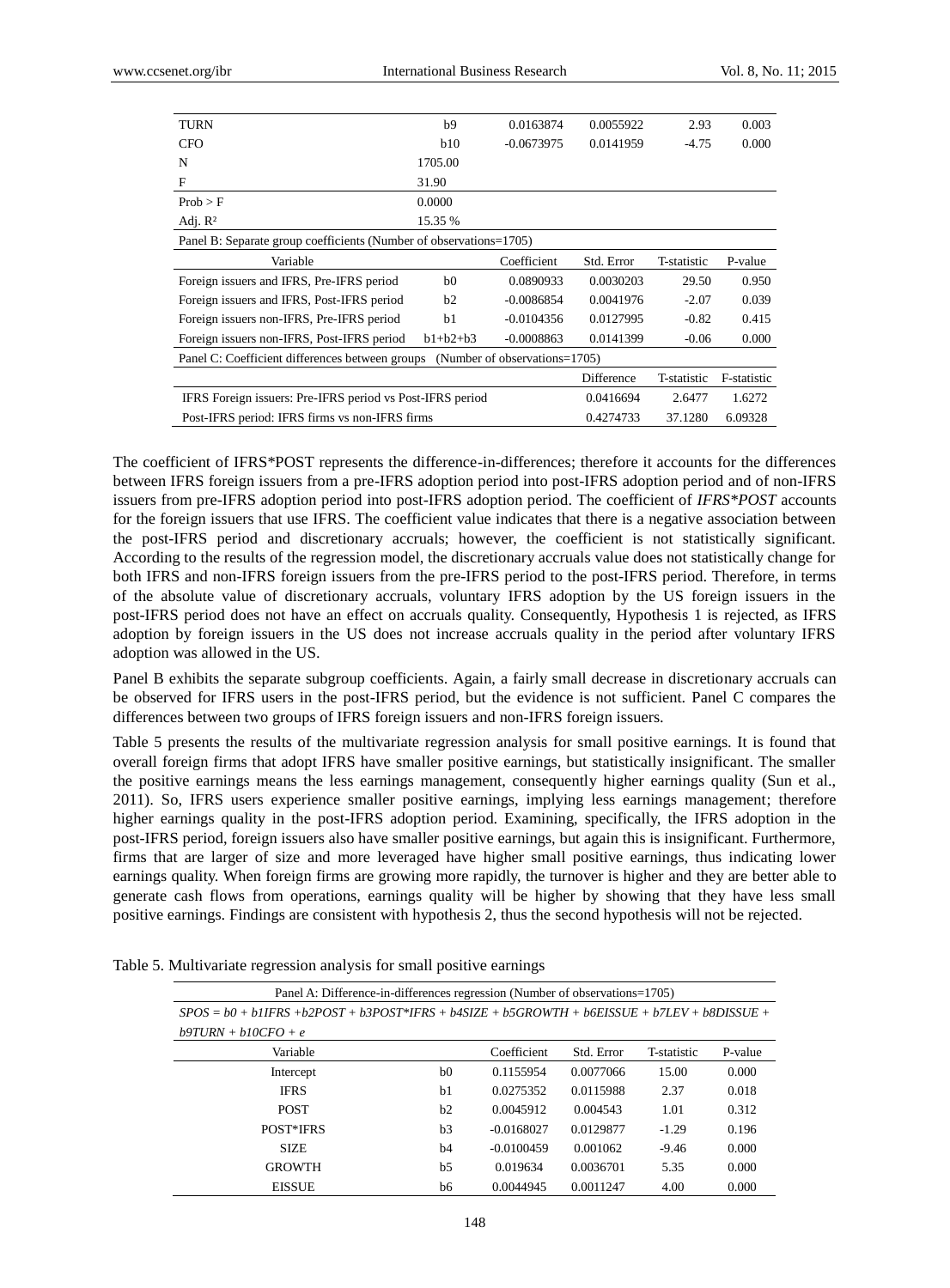| LEV                                                                | b7             | $-0.000974$  | 0.0005185                     | $-1.88$     | 0.060   |  |  |
|--------------------------------------------------------------------|----------------|--------------|-------------------------------|-------------|---------|--|--|
| <b>DISSUE</b>                                                      | b8             | 0.0083825    | 0.0017927                     | 4.68        | 0.000   |  |  |
| TURN                                                               | b9             | 0.0163874    | 0.0055922                     | 2.93        | 0.003   |  |  |
| <b>CFO</b>                                                         | b10            | $-0.0673975$ | 0.0141959                     | $-4.75$     | 0.000   |  |  |
| Panel B: Separate group coefficients (Number of observations=1705) |                |              |                               |             |         |  |  |
| Variable                                                           |                | Coefficient  | Std. Error                    | T-statistic | P-value |  |  |
| Foreign issuers and IFRS, Pre-IFRS period                          | b <sub>0</sub> | 0.0890933    | 0.0030203                     | 29.50       | 0.950   |  |  |
| Foreign issuers and IFRS, Post-IFRS period                         | b2             | $-0.0086854$ | 0.0041976                     | $-2.07$     | 0.039   |  |  |
| Foreign issuers non-IFRS, Pre-IFRS period                          | b1             | $-0.0104356$ | 0.0127995                     | $-0.82$     | 0.415   |  |  |
| Foreign issuers non-IFRS, Post-IFRS period                         | $b1+b2+b3$     | $-0.0008863$ | 0.0141399                     | $-0.06$     | 0.000   |  |  |
| Panel C: Coefficient differences between groups                    |                |              | (Number of observations=1705) |             |         |  |  |
| <b>Difference</b><br>T-statistic<br>F-statistic                    |                |              |                               |             |         |  |  |
| IFRS Foreign issuers: Pre-IFRS period vs Post-IFRS period          |                | 0.0416694    | 2.6477                        | 1.6272      |         |  |  |
| Post-IFRS period: IFRS firms vs non-IFRS firms                     |                |              | 0.4274733                     | 37.1280     | 6.09328 |  |  |

Panel B shows the separate subgroup coefficients for IFRS foreign issuers in the post IFRS-period, non-IFRS foreign issuers in the pre-IFRS period and non-IFRS foreign issuers in the post-IFRS period. Panel C shows the differences between two groups of IFRS foreign issuers and non-IFRS foreign issuers. This also shows that small positive earnings are lower after IFRS, but it is insignificant for the full selection sample.

### *5.4 Robustness Test: Discretionary Accruals*

A robustness test for the model of the absolute value of discretionary accruals was also executed (Table 6), in order to examine the effects of the variation in different variables of the model (Van der Heyden et al., 1999). The results from the robustness test are in accordance with the difference-in-differences regression model performed earlier. Since the signs of the coefficients in table 6 are the same as in table 3, it can be concluded that the results are robust.

| $ADAC = b0 + b1IFRS + b2POST + b3POST*IFRS + b4SIZE + b5 GROWTH +$ |                |             |            |             |         |  |  |  |  |
|--------------------------------------------------------------------|----------------|-------------|------------|-------------|---------|--|--|--|--|
| $b6EISSUE + b7LEV + b8DISSUE + b9TURN b10CFO + e$                  |                |             |            |             |         |  |  |  |  |
| Variable                                                           |                | Coefficient | Std. Error | T-statistic | P-value |  |  |  |  |
| Intercept                                                          | b <sub>0</sub> | 0,1156      | 0,0107     | 10,780      | 0,000   |  |  |  |  |
| <b>IFRS</b>                                                        | b1             | 0,0321      | 0,0133     | 2,410       | 0.016   |  |  |  |  |
| <b>POST</b>                                                        | b2             | 0,0046      | 0,0472     | 0,970       | 0,331   |  |  |  |  |
| POST*IFRS                                                          | b3             | $-0,0260$   | 0,0136     | $-1,920$    | 0.055   |  |  |  |  |
| <b>SIZE</b>                                                        | b4             | $-0,0100$   | 0,0015     | $-6,900$    | 0,000   |  |  |  |  |
| <b>GROWTH</b>                                                      | b5             | 0,0196      | 0,0070     | 2,790       | 0,005   |  |  |  |  |
| <b>EISSUE</b>                                                      | b6             | 0.0045      | 0,0018     | 2,550       | 0,011   |  |  |  |  |
| <b>LEV</b>                                                         | b7             | $-0,0010$   | 0,0008     | $-1,220$    | 0,223   |  |  |  |  |
| <b>DISSUE</b>                                                      | b8             | 0.0084      | 0,0058     | 1,440       | 0,151   |  |  |  |  |
| <b>TURN</b>                                                        | b9             | 0,0164      | 0,0073     | 2,240       | 0,026   |  |  |  |  |
| <b>CFO</b>                                                         | b10            | $-0.0674$   | 0,0265     | $-2,540$    | 0,011   |  |  |  |  |
| N                                                                  | 1705.00        |             |            |             |         |  |  |  |  |
| $\mathbf{F}$                                                       | 13.25          |             |            |             |         |  |  |  |  |
| Prob > F                                                           | 0.0000         |             |            |             |         |  |  |  |  |
| Adj. $R^2$                                                         | 15.85%         |             |            |             |         |  |  |  |  |

Table 6. Robustness test for absolute discretionary accruals

## **6. Conclusion, Limitations, and Recommendations**

Since 2007 foreign issuers in the US were given the option to voluntarily adopt IFRS. This paper examines the effect of IFRS adoption on earnings quality for foreign issuers in the US. More precisely discretionary accruals and small positive earnings are tested for a sample selection of foreign issuers that are registered and reporting with the US SEC. A comparison is made between the pre-period 2002 to 2006 and the post-period 2008 to 2011. The results from the difference-in-differences regression, Pearson correlation and robustness analyses suggest that for discretionary accruals there is no statistically significant difference between the pre-IFRS and the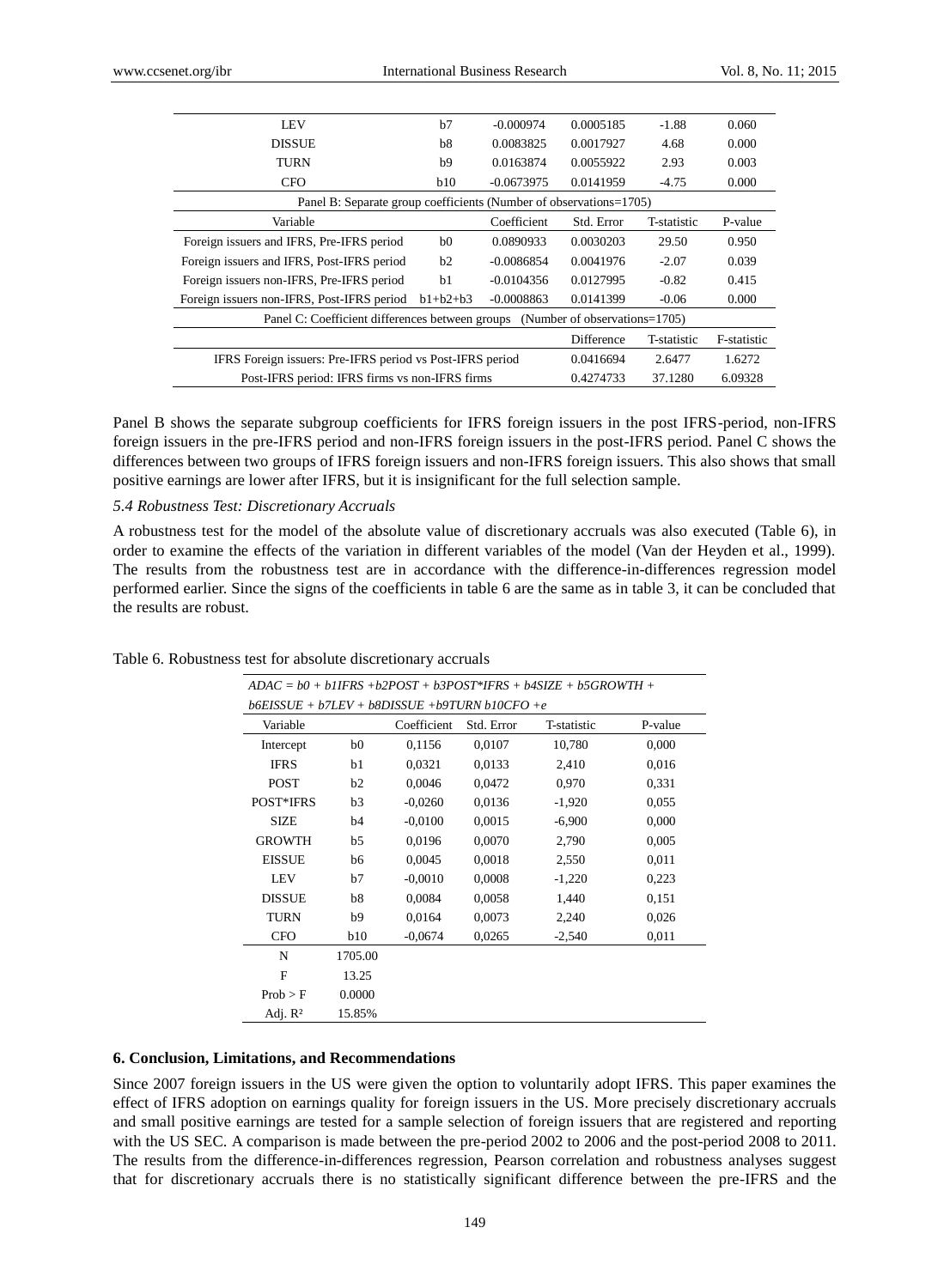post-IFRS period. Therefore, it can be concluded that earnings quality remains unchanged. However, it is found that when foreign issuers incorporate IFRS, small positive earnings are lower, which means that there is less earnings management, implying higher earnings quality.

Results are consistent with prior research on earnings quality and IFRS adoption which indicate that there is no significant difference between IFRS and US GAAP earnings and that IFRS adoption did not affect earnings quality (Leuz, 2003; Bartov et al., 2005; Jeanjean & Stolowy, 2008; Sun et al., 2011). The findings of small positive earnings are consistent with prior research on different IFRS adopting countries that found that IFRS reduces earnings management and earnings quality (Ewert & Wagenhoffer, 2005; Lang et al., 2003; Christensen et al., 2009; Sun et al., 2011). Since several findings in this research are insignificant, further tests should be conducted on earnings quality by measuring other earnings attributes for the sample selection of foreign issuers in the US. This is necessary in order to obtain stronger evidence on the effects of IFRS adoption in US specific context.

However, there are some limitations in this study, First of all, our sample includes 20 firm-observations from the financial industry, while most of the prior studies exclude such firms (with a four-digit Standard Industrial Classification (SIC) between 6000 and 6999) because it is difficult to calculate the discretionary accruals for this category of firms (van Tendeloo & Vanstraelen, 2005; van der Poel & Vanstraelen, 2011; Boubakri, 2012). However, only 20 of our 3049 firm-observations are from the financial industry. Therefore, it is likely that results would be unaffected by excluding the financial industry.

Another limitation of the research is that countries were manually collected from the SEC website and searched for the ticker company codes in Compustat, but for a certain number of companies the ticker company code could not be identified. The list of foreign issuers contained a total of 965 companies and the foreign issuers that remained unidentified in Compustat were excluded from the sample, whereas 3049 firm-observations remained.

Although, the home countries of the sample foreign issuers have either common or civil law legal system, this research does not consider in its analysis the different country-specific characteristics, such as political, legal, cultural and institutional, which implies a limitation (Ali & Hwang, 2000; Jermakowicz & Gornik-Tomaszewski, 2006; Sun et al., 2011). However, the foreign issuers of our sample were all located in the US.

Further tests should be done on earnings quality, because it does not depend only on IFRS. For instance, this research only examined attributes from a category of accounting-based earnings attributes, but stronger evidence could be obtained by combining the analysis with market-based earnings attributes, such as timely loss recognition, conservatism and relevance (van der Meulen et al., 2007; Barth et al., 2008; Jeanjean & Stolowy, 2008).

#### **References**

AICPA. (2012). *AICPA IFRS Resources.* Retrieved from [http://www.ifrs.com/ifrs\\_faqs.html#q3](http://www.ifrs.com/ifrs_faqs.html#q3)

- Ali, A., & L. H. (2000). Country-specific factors related to financial reporting and the value relevance of accounting data. *Journal of Accounting Research*, *38*(1), 1-21[. http://dx.doi.org/10.2307/2672920](http://dx.doi.org/10.2307/2672920)
- Amir, E., Harris, T. S., & Venuti, E. K. (1993). A Comparison of Value-Relevance of U.S. Versus Non-U.S. GAAP Accounting Measures Using Form 20-F Reconciliations. *Journal of Accounting Research*, *31*, 230-264.<http://dx.doi.org/10.2307/2491172>
- Armstrong, C. S., Barth, M. E., Jagolinzer, A. D., & Riedl, E. J. (2008). *Market Reaction to the Adoption of IFRS in Europe.* Working Paper, University of Pennsylvania, Stanford Business School and Harvard Business School. Retrieved from<http://www.hbs.edu/faculty/Publication%20Files/09-032.pdf>
- Ball, R. (2006). International Financial Reporting Standards (IFRS): Pros and Cons For Investors. *Accounting and Business Research, 46*(3), 5-27[. http://dx.doi.org/10.1080/00014788.2006.9730040](http://dx.doi.org/10.1080/00014788.2006.9730040)
- Barth, M. E., Landsman, W. R., Lang, M., & Williams, C. (2010). *Are International Accounting Standards-Based and US GAAP- Based Accounting Amounts Comparable?* Working paper, Stanford University. http://dx.doi.org/10.2139/ssrn.1585404
- Barth, M. E., Landsman, W. R., & Lang, M. H. (2008). International Accounting Standards and Accounting Quality. *Journal of Accounting Research*, *46*(3), 467-498. <http://dx.doi.org/10.1111/j.1475-679X.2008.00287.x>
- Bartov, E., Goldberg, S., & Kim, M. (2005). Comparative Value Relevance Among German, U.S. and International Accounting Standards: A German Stock Market Perspective. *Journal of Accounting, Auditing & Finance*, *20*(2), 95-119.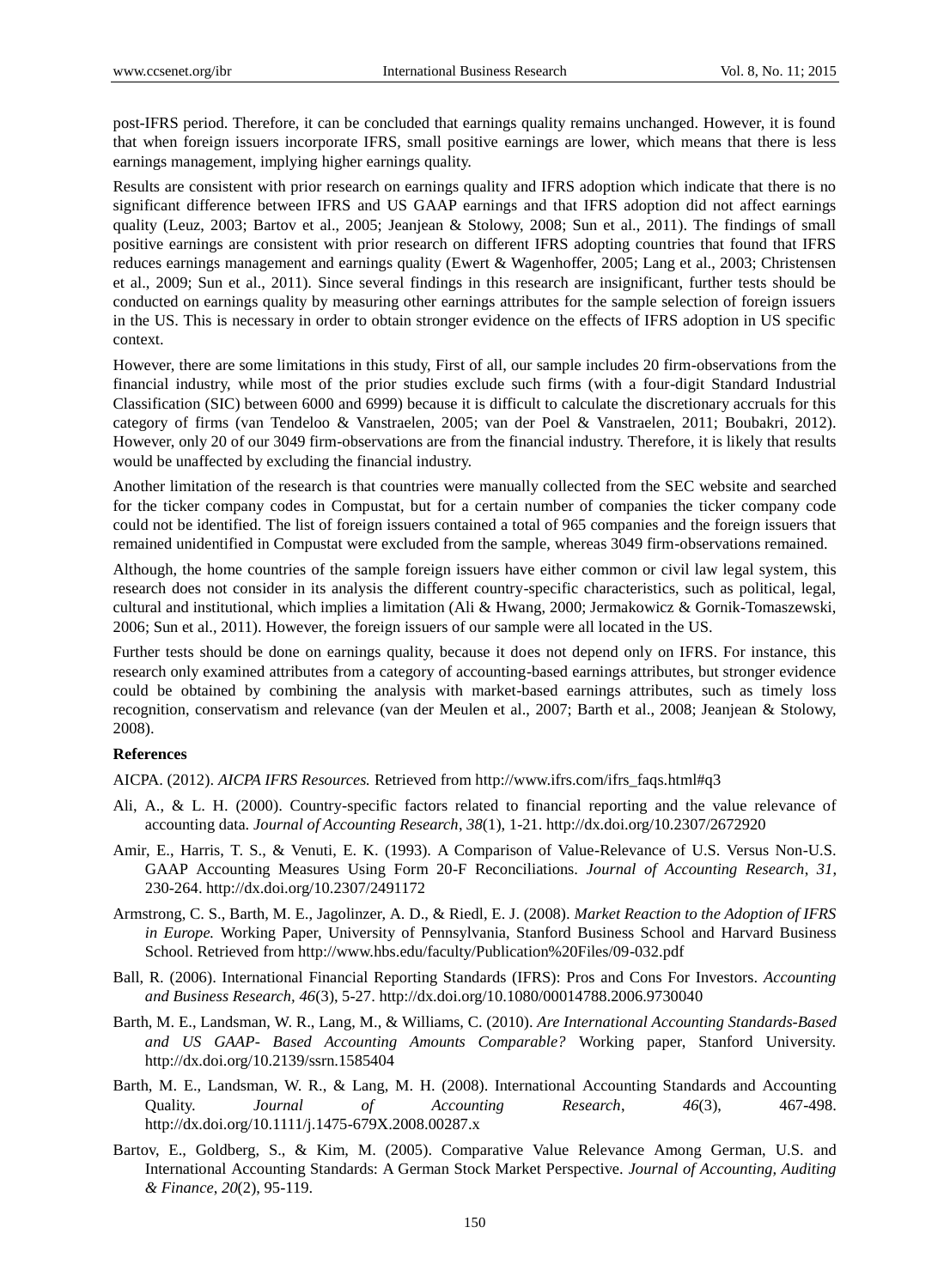- Beuselinck, C., Joos, P., Khurana, I. K., & van der Meulen, S. (2010). *Mandatory IFRS Reporting and Stock Price Informativeness.* Working Paper, Catholic University of Lille, Tilburg University and University of Missouri at Columbia. http://dx.doi.org/10.2139/ssrn.1381242
- Boubakri, F. (2012). The Relationship between Accruals Quality, Earnings Persistence and Accruals Anomaly in the Canadian Context. *International Journal of Economics and Finance*, *4*(6), 51-62. http://dx.doi.org/10.5539/ijef.v4n6p51
- Burgstahler, D., L. Hail, & Leuz, C. (2006). The importance of reporting incentives: Earnings management in european private and public firms. *The Accounting Review*, *81*(5), 983-1016. <http://dx.doi.org/10.2308/accr.2006.81.5.983>
- Cascini, K., & Rich, A. (2008). The EU Has Accepted IAS for Listed Companies: Will the U.S. Follow? *International Business and Economics Research Journal*, *7*(4), 11-21.
- Christensen, H., Lee, E., & Walker, M. (2009). Do IFRS Reconciliations Convey Information? The effect of debt contracting. *Journal of Accounting Research, 47*(5), 1167-1199. <http://dx.doi.org/10.1111/j.1475-679X.2009.00345.x>
- Christensen, H. B., Lee, E., & Walker, M. (2007). Cross-Sectional Variation in the Economic Consequences of International Accounting Harmonization: The case of Mandatory IFRS Adoption in the UK. *The International Journal of Accounting*, *42*(4), 341-379.<http://dx.doi.org/10.1016/j.intacc.2007.09.007>
- Chua, W. F., & Taylor, S. L. (2008). The Rise and Rise of IFRS: An Examination of IFRS Diffusion. *Journal of Accounting and Public Policy*, *27,* 462-473.<http://dx.doi.org/10.1016/j.jaccpubpol.2008.09.004>
- Chytis, E. (2015). *Deferred Tax Assets from unused Tax Losses under the prism of Financial Crisis*. Paper presented at the International Conference on Business & Economics of the Hellenic Open University, Athens. Retrieved from [http://193.108.160.55/ocs/index.php/ICBE-HOU\\_2015/ICBE.](http://193.108.160.55/ocs/index.php/ICBE-HOU_2015/ICBE)
- Chytis, E., Koumanakos, E., & Siriopoulos, C. (2013). *Deferred Tax Positions under the prism of financial crisis and the effects of a corporate tax reform*. Paper presented at the 12th Annual Conference of the Hellenic Finance and Accounting Association (H.F.A.A.), University of Macedonia, Thessaloniki. Retrieved from [http://www.hfaa.gr](http://www.hfaa.gr/)
- Daske, H., Hail, L., Leuz, C., & Verdi, R. (2008). Mandatory IFRS Reporting Around the World: Early Evidence on the Economic Consequences. *Journal of Accounting Research, 46*(5), 1085-1142. <http://dx.doi.org/10.1111/j.1475-679X.2008.00306.x>
- Dechow, P., & Dichev, I. (2002). The Quality of Accruals and Earnings: the Role of Accrual Estimation Errors. *The Accounting Review*, *77*, 35-59. http://dx.doi.org/10.2308/accr.2002.77.s-1.35
- Dechow, P. M., Sloan, R. G., & Sweeney, A. P. (1995). Detecting Earnings Management. *The Accounting Review*, *70*(2), 193-225.
- Defond, M., Hu, X., Hung, M., & Li, S. (2011). The Impact of Mandatory IFRS Adoption on Foreign Mutual Ownership: The Role of Comparability*. Journal of Accounting and Economics*, *51*, 240-258. <http://dx.doi.org/10.1016/j.jacceco.2011.02.001>
- Durand, R. B. & Tarca, A. (2005). The Impact of US GAAP Reconciliation Requirements on Choice of Foreign Stock Exchange for Firms from Common Law and Code Law Countries. *European Accounting Review*, *14*(4), 789-813.<http://dx.doi.org/10.1080/09638180500108536>
- Ewert, R., & Wagenhofer, A. (2005). Economic Effects of Tightening Accounting Standards to Restrict Earnings Management*. The Accounting Review*, *80*(4), 1101-1124[. http://dx.doi.org/10.2308/accr.2005.80.4.1101](http://dx.doi.org/10.2308/accr.2005.80.4.1101)
- FASB. (2012). Retrieved from www.fasb.org
- Fosbre, A. B., Kraft, E. M., & Fosbre, P. B. (2011). US Adoption of IFRS May Help to Jumpstart the US Economy. *Accounting and Taxation*, *3*(2), 109-117.
- Glaum, M., & Street, D. (2003). Compliance With the Disclosure Requirements of Germany's New Market: IAS versus U.S. GAAP. *Journal of International Financial Management & Accounting, 14*(1), 64-100. <http://dx.doi.org/10.1111/1467-646X.00090>
- Gordon, E. A., Jorgensen, B. N., & Linthicum, C. L. (2010). *Could IFRS replace US GAAP? A comparison of earnings attributes and informativeness in the US market.* Working Paper. Retrieved from <http://business.utsa.edu/wps/acc/0028ACC-006-2010.pdf>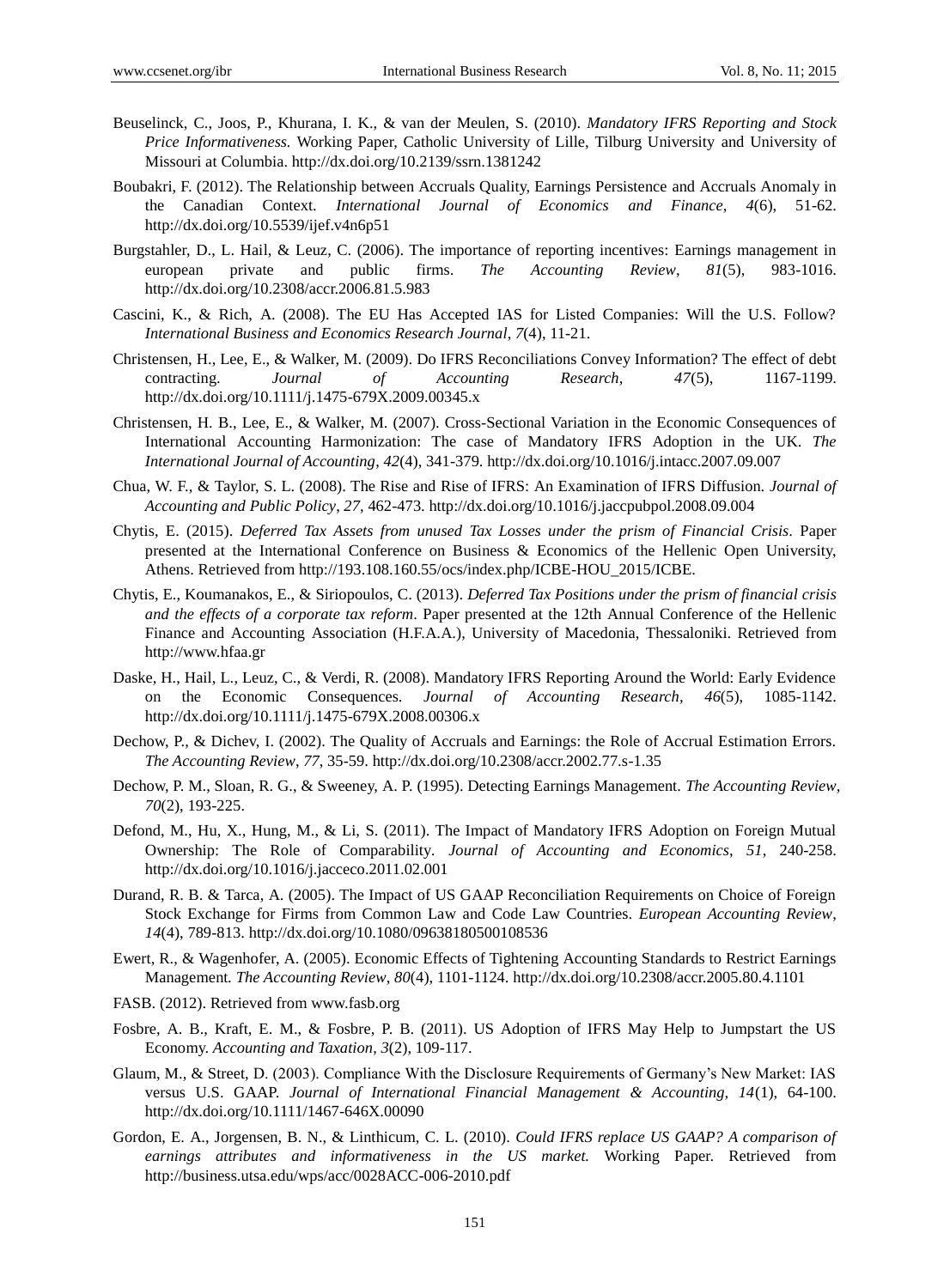- Hail, L., Leuz, C., & Wysocki, P. (2010). Global Accounting Convergence and the Potential Adoption of IFRS by the United States: Conceptual Underpinnings and Economic analysis. *Accounting Horizons*, *24*(3), 355-394.<http://dx.doi.org/10.2308/acch.2010.24.3.355>
- Hopkins, P. C., Botosan, M., Bradshaw, M., Callahan, C., Ciesielski, J., Farber, D., Hodder, L., Kohlbeck, M., Laux, R., Stober, T., Stocken, P., & Yohn, T. (2008). Response to the SEC release "acceptance from foreign private issuers of financial statements prepared in accordance with IFRS and without reconciliation to US GAAP File No. S7-13-07." *Accounting Horizons*, *22*(2), 223-240. <http://dx.doi.org/10.2308/acch.2008.22.2.223>
- IASB. (2012). Retrieved from http://www.iasb.org
- IASPlus. (2012). Retrieved from http://www.iasplus.com
- IASPlus. (2012). US SEC Reports on IFRS Due within weeks. Retrieved from http://www.iasplus.com/en/news/2012/may/us-sec-report-on-ifrs-due-within-weeks
- IFRS. (2012a). Retrieved from http://www.ifrs.com
- IFRS. (2012b). IFRS Foundation: The Move towards Global Standards. Retrieved from http://www.ifrs.org/Use+around+the+world/Use+around+the+world.htm
- Jamal, K., Bloomfield, R., Christensen, T., Colson, R., Moehrle, S., Rajgopal, S., Stober, T., Sander, S., & Watts, R. L. (2008). A perspective on the SEC's proposal to Accept Financial Statements Prepared in Accordance With International Financial Reporting Standards (IFRS) Without Reconciliation to U.S. GAAP. *Accounting Horizons*, *22*(2), 241-248[. http://dx.doi.org/10.2308/acch.2008.22.2.241](http://dx.doi.org/10.2308/acch.2008.22.2.241)
- Jeanjean, T., & Stolowy, H. (2008). Do accounting standards matter? An exploratory analysis of earnings management before and after ifrs adoption. *Journal of Accounting and Public Policy*, *27*(6), 480-494. <http://dx.doi.org/10.1016/j.jaccpubpol.2008.09.008>
- Jermakowicz & Gornik-Tomaszewski. (2006). Implementing IFRS from the Perspective of EU Publicly Traded Companies. *Journal of Accounting, Auditing and Taxation*, *15*(2), 170-196. <http://dx.doi.org/10.1016/j.intaccaudtax.2006.08.003>
- Jones, J. J (1991). Earnings Management During Import Relief Investigations. *Journal of Accounting Research*, *29*(2), 193-228.<http://dx.doi.org/10.2307/2491047>
- Joos, P., & Leung, E. (2013). Investor Perceptions of Potential IFRS Adoption in the United States. *The Accounting Review, 88*(2), 577-609. http://dx.doi.org/10.2308/accr-50338
- Kang, T., Krishnan, G., Wolfe, M., & Yi, H. (2012). The Impact of Eliminating the 20-F Reconciliation Requirement for IFRS Filers on Earnings Predictability and Information Uncertainty. *Accounting Horizons*, *26*(4), 741-765.<http://dx.doi.org/10.2308/acch-50250>
- Kaya, D., & Phillhover, J. A. (2013). Potential Adoption of IFRS by the United States: A Critical View. *Accounting Horizons*, *27*(2), 271-299. http://dx.doi.org/10.2308/acch-50423
- Kirschenheiter, M., & Melumad, N. (2004). *Earnings Quality and Smoothing.* Working paper, Purdue University and Colombia University. Retrieved from [http://www.krannert.purdue.edu/events/bkd\\_speakers/papers/mikespaper.pdf](http://www.krannert.purdue.edu/events/bkd_speakers/papers/mikespaper.pdf)
- Landsman, W. R., Maydew, E. L., & Thornock, J. R. (2011). The Information Content of Annual Earnings Announcements and Mandatory Adoption of IFRS. *Journal of Accounting and Economics*, *53*(1-2), 34-54. <http://dx.doi.org/10.1016/j.jacceco.2011.04.002>
- Lang, M., Ready, J. S. & Yetman, M. H. (2003). How Representative Are Firms That Are Cross-listed in theUnited States? An Analysis of Accounting Quality. *Journal of Accounting Research*, *41*(2), 363-386. <http://dx.doi.org/10.1111/1475-679X.00108>
- Langmead, J. M., & Soroosh, J. (2010). Mapping the Road to IFRS: A Survey of CPAs in Public Practice. *CPA Journal*, 30-35.
- Larson, R. K., & Street, D. L. (2004). Convergence with IFRS in an Expanding Europe: Progress and Obstacles Identified by Large Accounting Firms' Survey. *Journal of International Accounting, Auditing and Taxation, 13*, 89-119.<http://dx.doi.org/10.1016/j.intaccaudtax.2004.09.002>
- Latridis, G., & Rouvolis, S., (2010). The Post-Adoption Effects of the Implementation of International Financial Reporting Standards in Greece. *Journal of International Accounting*, Auditing and Taxation, *19*, 55-65.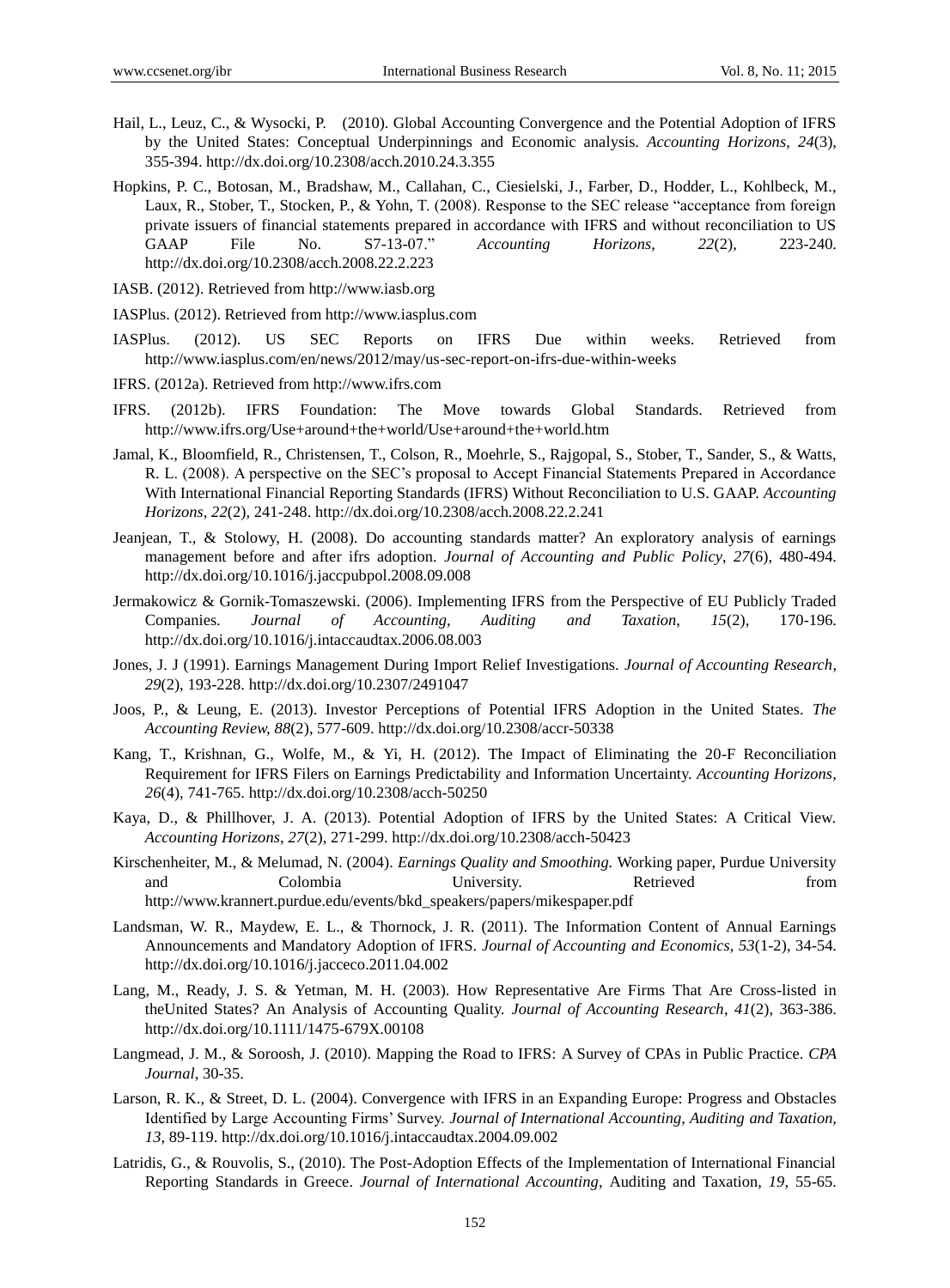http://dx.doi.org/10.1016/j.intaccaudtax.2009.12.004

- Leuz, & Christian. (2003). Discussion of ADRs, analysts, and accuracy: Does Cross-Listing in the United States Improve a Firm's Information Environment and Increase Market Value? *Journal of Accounting Research, 41,* 347-362.<http://dx.doi.org/10.1111/1475-679X.00107>
- Li, S. (2010). Does Mandatory Adoption of International Financial Reporting Standards in the European Union Reduce the Cost of Equity Capital? *Accounting Review*, *85*(2), 607-636. <http://dx.doi.org/10.2308/accr.2010.85.2.607>
- Ostling, D. (2008). IFRS: The financial road ahead. *The Corporate Board*, *173*(29), 5-10.
- Paananen, M., & Lin, C. (2009). The Development of Accounting Quality of IAS and IFRS over Time: The Case of Germany. *Journal of International Accounting Research*, *8*(1), 31-55. <http://dx.doi.org/10.2308/jiar.2009.8.1.31>
- Pacter. (2005). What Exactly is Convergence? *International Journal of Accounting, Auditing and Performance Evaluation*, *2*, 67-83.<http://dx.doi.org/10.1504/IJAAPE.2005.006893>
- Papadaki, A. (2005). Discussion of "Why do national GAAP differ from IAS? The role of culture". *The International Journal of Accounting*, *40,* 351-358.<http://dx.doi.org/10.1016/j.intacc.2005.09.002>
- PWC. (2012). IFRS and US GAAP-Similarities and Differences. 1-240. Retrieved from http://www.pwc.com/us/en/issues/ifrs-reporting/assets/ifrs- simdif\_book-final-2010.pdf
- SEC. (2012). Retrieved from [http://www.sec.gov/spotlight/ifrsroadmap.htm.](http://www.sec.gov/spotlight/ifrsroadmap.htm) SEC (2012, May 22). Speech by SEC commissioner Elisse B. Walter.
- Soderstrom, N. S., & Sun, K. J. (2007). IFRS Adoption and Accounting Quality. *European Accounting Review, 16*(4), 675-702.<http://dx.doi.org/10.1080/09638180701706732>
- Sridharan, S., & Soonawalla, K. (2011). Cost-of-Capital Effects of IFRS Reporting in the United States. http://dx.doi.org/10.2139/ssrn.2000113
- Sun, J., Cahan, S. F., & Emanuel, D. (2011). How Would the Mandatory Adoption of IFRS Affect the Earnings Quality of U.S. Firms? Evidence from Cross-Listed Firms in the U.S. Accounting Horizons: December 2011, Vol. 25, No. 4, pp. 837-860[. http://dx.doi.org/10.2308/acch-50049](http://dx.doi.org/10.2308/acch-50049)
- Sunder, S., & Watts, R. (2010). A Research-Based Perspective on the SEC's Proposal to Accept Financial Statements Prepared in Accordance With International Financial Reporting Standards (IFRS) by U. S. Issuers*. Accounting Horizons, 24*(1), 139-147.<http://dx.doi.org/10.2308/acch.2010.24.1.139>
- US SEC. (2012). International Registered and Reporting Companies. Retrieved from http://www.sec.gov/divisions/corpfin/internatl/companies.shtml
- Van der Poel, K., & Vanstraelen, A. (2011). Management reporting on Internal Control and Accruals Quality: Insights from a "Comply or Explain" Internal Control Regime. *Auditing, Journal of Practice and Theory*, *30*(3), 181-209.<http://dx.doi.org/10.2308/ajpt-10052>
- Van der Heyden, Y., Jimidar, M., Hunda, E., Niemeijers, N., Peeters, R., Smeyers-Verbeke, J., Massart, D. L., & Hoogmartens, J. (1999). Determination of System Suitability Limits With a Robustness Test. *Journal of Chromatography*, *845*(1-2), 145-154[. http://dx.doi.org/10.1016/S0021-9673\(99\)00328-3](http://dx.doi.org/10.1016/S0021-9673(99)00328-3)
- Van der Meulen, S., Gaeremynck, A., & Willekens, M. (2007). Attribute Differences Between U. S. GAAP and IFRS Earnings: An Exploratory Study. The *International Journal of Accounting, 42*(2), 123-142. <http://dx.doi.org/10.1016/j.intacc.2007.04.001>
- Van Tendeloo, B., & Vanstraelen, A. (2005). Earnings Management Under German GAAP Versus IFRS. *European Accounting Review*, *14*(1), 155-180.<http://dx.doi.org/10.1080/0963818042000338988>
- Woo, C. H. N. (2011). United States Securities Regulation and Foreign Private Issuers: Lessons from the Sarbanes-Oxley Act. *American Business Law Journal*, *48*(1), 119-176. <http://dx.doi.org/10.1111/j.1744-1714.2010.01113.x>
- Yu, J. (2011). *The Interaction of Voluntary and Mandatory Disclosures: Evidence from the SEC's Elimination of IFRS-U.S.GAAP Reconciliation*. Working paper, University of Georgia. [http://www3.nd.edu/~carecob/Workshops/10-11%20Recruiting/Julia%20Yu%20Road%20Paper\\_Feb%201.](http://www3.nd.edu/~carecob/Workshops/10-11%20Recruiting/Julia%20Yu%20Road%20Paper_Feb%201.pdf) [pdf](http://www3.nd.edu/~carecob/Workshops/10-11%20Recruiting/Julia%20Yu%20Road%20Paper_Feb%201.pdf)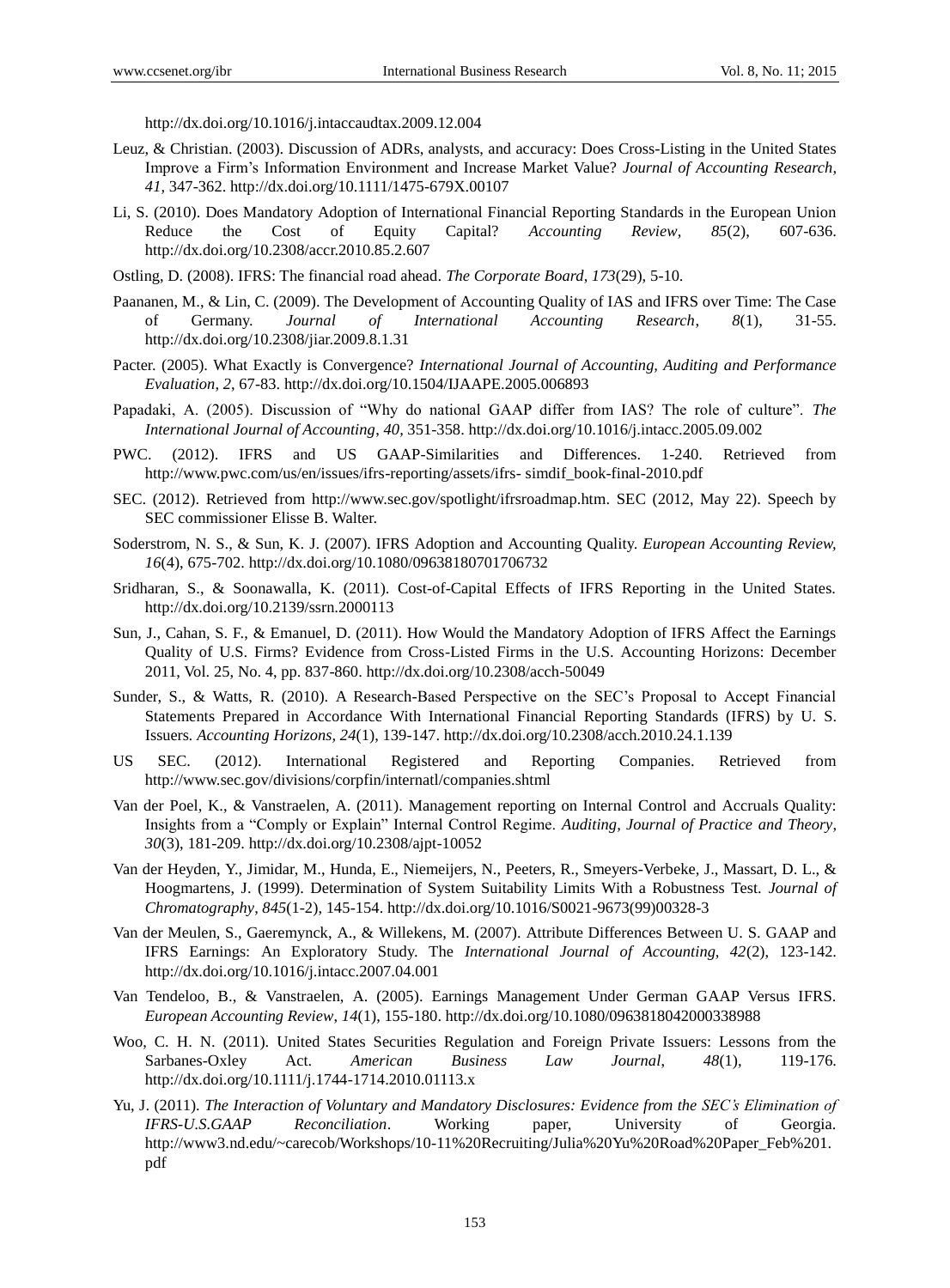## **Appendix**

|  |  | Sample selection by country, IFRS, and non-IFRS adoption, in pre-period, post-period, and legal system |  |  |  |
|--|--|--------------------------------------------------------------------------------------------------------|--|--|--|
|  |  |                                                                                                        |  |  |  |

|                        | Legal      |                  | Pre-period     |                         | Post-period    |                           |                  |                 |
|------------------------|------------|------------------|----------------|-------------------------|----------------|---------------------------|------------------|-----------------|
| Country                | system     | <b>IFRS</b>      | Non-IFRS       | <b>IFRS</b>             | Non-IFRS       | (%) Post-period Frequency |                  | Percent $(\% )$ |
| Argentina              | <b>CIV</b> | $\boldsymbol{0}$ | 50             | $\boldsymbol{0}$        | 50             | $\overline{0}$            | 50               | 1.64            |
| Antigua                | <b>COM</b> | $\boldsymbol{0}$ | 8              | $\boldsymbol{0}$        | 8              | $\mathbf{0}$              | 8                | 0.26            |
| Australia              | COM        | 6                | 50             | 29                      | 27             | 51.79                     | 56               | 1.84            |
| Belgium                | <b>CIV</b> | $\overline{0}$   | $\overline{4}$ | 4                       | $\overline{0}$ | 100                       | $\overline{4}$   | 0.13            |
| <b>Bahamas</b>         | <b>COM</b> | $\mathbf{0}$     | 6              | 0                       | 6              | $\mathbf{0}$              | 6                | 0.20            |
| Bermuda                | <b>COM</b> | $\mathbf{0}$     | 97             | 7                       | 90             | 7.22                      | 97               | 3.18            |
| <b>Brazil</b>          | <b>CIV</b> | $\mathbf{0}$     | 122            | 35                      | 87             | 28.67                     | 122              | 4.00            |
| British Virgin Islands | <b>COM</b> | $\mathbf{0}$     | 98             | 6                       | 92             | 5.88                      | 98               | 3.21            |
| Canada                 | <b>COM</b> | $\overline{0}$   | 1005           | 67                      | 938            | 6.67                      | 1005             | 32.96           |
| Switzerland            | <b>CIV</b> | 6                | 20             | 9                       | 17             | 34.62                     | 26               | 0.85            |
| Chile                  | <b>CIV</b> | $\mathbf{0}$     | 41             | 8                       | 33             | 19.51                     | 41               | 1.34            |
| China                  | <b>CIV</b> | 9                | 55             | 27                      | 37             | 42.19                     | 64               | 2.10            |
| Colombia               | <b>CIV</b> | $\mathbf{0}$     | $\overline{4}$ | $\mathbf{0}$            | $\overline{4}$ | $\mathbf{0}$              | $\overline{4}$   | 0.13            |
| Cayman Islands         | <b>COM</b> | $\boldsymbol{0}$ | 303            | 12                      | 291            | 3.96                      | 303              | 9.94            |
| Germany                | <b>CIV</b> | $\mathfrak{2}$   | 8              | 4                       | 6              | 40                        | 10               | 0.33            |
| Denmark                | <b>CIV</b> | 5                | 11             | 8                       | 8              | 50                        | 16               | 0.52            |
| Spain                  | <b>CIV</b> | $\mathfrak{2}$   | 6              | 6                       | 2              | 75                        | 8                | 0.26            |
| Finland                | <b>CIV</b> | 3                | 5              | 4                       | $\overline{4}$ | 75                        | 8                | 0.26            |
| France                 | <b>CIV</b> | 8                | 42             | 20                      | 30             | 40                        | 50               | 1.64            |
| United Kingdom         | <b>COM</b> | 12               | 67             | 33                      | 46             | 41.77                     | 79               | 2.59            |
| Greece                 | <b>CIV</b> | $\mathbf{1}$     | $\tau$         | 4                       | $\overline{4}$ | 50                        | 8                | 0.26            |
| Hong Kong              | <b>COM</b> | $\mathbf{0}$     | 29             | 12                      | 17             | 41.38                     | 29               | 0.95            |
| India                  | <b>COM</b> | $\boldsymbol{0}$ | 48             | 16                      | 32             | 33.33                     | 48               | 1.57            |
| Ireland                | <b>COM</b> | 7                | 29             | 15                      | 21             | 41.67                     | 36               | 1.18            |
| Israel                 | COM        | $\boldsymbol{0}$ | 331            | 17                      | 314            | 5.14                      | 331              | 10.86           |
| Italy                  | <b>CIV</b> | $\boldsymbol{0}$ | 23             | 2                       | 21             | 8.70                      | 23               | 0.75            |
| Jersey                 | <b>CIV</b> | $\mathbf{1}$     | 13             | 2                       | 12             | 14.29                     | 14               | 0.46            |
| Japan                  | <b>CIV</b> | $\mathbf{0}$     | 67             | $\boldsymbol{0}$        | 67             | $\mathbf{0}$              | 67               | 2.20            |
| Korea                  | <b>CIV</b> | $\mathbf{0}$     | 30             | 3                       | 27             | 10                        | 30               | 0.98            |
| Liberia                | <b>COM</b> | $\overline{0}$   | 8              | $\mathbf{0}$            | 8              | $\mathbf{0}$              | 8                | 0.26            |
| Luxembourg             | <b>CIV</b> | 6                | 17             | 12                      | 11             | 52.17                     | 23               | 0.75            |
| Mexico                 | <b>CIV</b> | 2                | 86             | 7                       | 81             | 7.95                      | 88               | 2.89            |
| Marshall Islands       | <b>COM</b> | $\mathbf{0}$     | 118            | 10                      | 108            | 8.47                      | 118              | 3.87            |
| Netherlands            | <b>CIV</b> | $\boldsymbol{0}$ | 50             | 8                       | 42             | 16                        | 50               | 1.64            |
| Netherlands Antillen   | COM        | $\theta$         | 8              | 0                       | 8              | $\mathbf{0}$              | 8                | 0.26            |
| Norway                 | CIV        | $\boldsymbol{0}$ | 8              | 4                       | 4              | 50                        | 8                | 0.26            |
| New Zealand            | COM        | $\mathbf{1}$     | 6              | 3                       | 4              | 42.86                     | $\boldsymbol{7}$ | 0.23            |
| Panama                 | $\rm CIV$  | $\boldsymbol{0}$ | 7              | $\mathbf{c}$            | 5              | 28.57                     | $\boldsymbol{7}$ | 0.23            |
| Philippines            | COM        | $\boldsymbol{0}$ | $\,8\,$        | 4                       | 4              | 50                        | 8                | 0.26            |
| Russia                 | $\rm CIV$  | $\boldsymbol{0}$ | 22             | $\mathbf{1}$            | 21             | 4.55                      | 22               | 0.72            |
| Singapore              | COM        | $\boldsymbol{0}$ | 5              | $\boldsymbol{0}$        | 5              | $\boldsymbol{0}$          | $\sqrt{5}$       | $0.16\,$        |
| Turkey                 | CIV        | 1                | $\tau$         | 4                       | $\overline{4}$ | 50                        | $\,8\,$          | 0.26            |
| Taiwan                 | $\rm CIV$  | $\boldsymbol{0}$ | 40             | 0                       | 40             | $\boldsymbol{0}$          | 40               | 1.31            |
| South Africa           | <b>COM</b> | $\mathbf{1}$     | $\tau$         | $\overline{\mathbf{4}}$ | $\overline{4}$ | 50                        | $\,8\,$          | 0.26            |
|                        |            | 73               | 2976           | 409                     | 2640           | 15.49                     | 3049             | 100.00          |

*Notes.* CIV: Civil Law.

COM: Common Law.